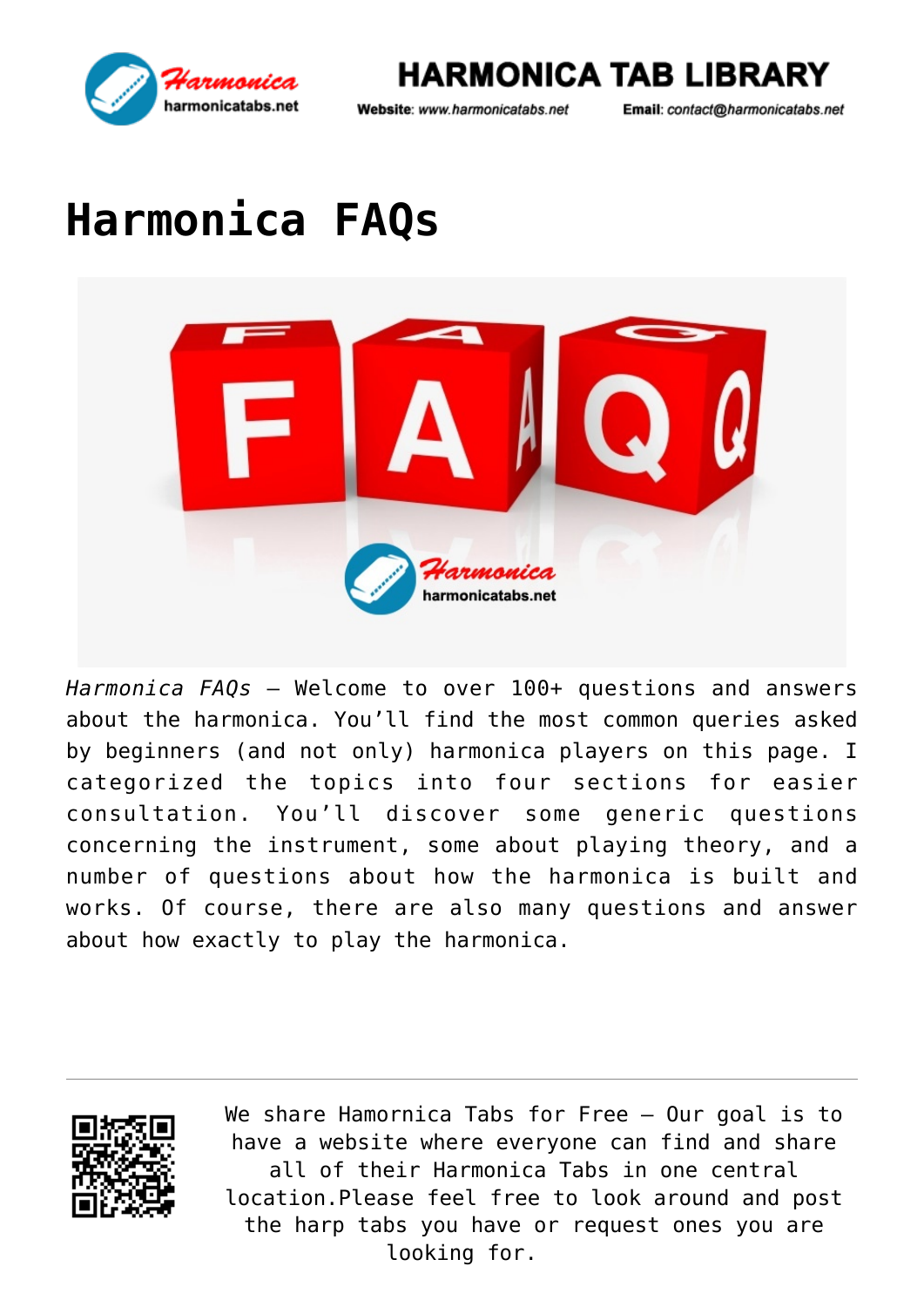

Email: contact@harmonicatabs.net

**HARMONICA TAB LIBRARY** 

The information you'll find on this page is provided by experts, harmonica players, and teachers all over the world.

Do you doubt your preferred musical instrument and want to ask a fresh question? Get in touch, and we'll answer you soon! You can reach out to me utilizing the contact form or on my social media marketing pages.

## *Harmonica Frequently Asked Questions* **–** *Harmonica FAQs*

[toc]

## **GENERIC QUESTIONS ABOUT THE HARMONICA**

## **Can a harmonica play chords?**

A standard diatonic harmonica can play several chords; both most important are the first-degree chord (holes 1, 2 and 3 blow) and the fifth-degree chord (holes 1, 2, and 3 draws). There's also some other chords, but their usage is bound.

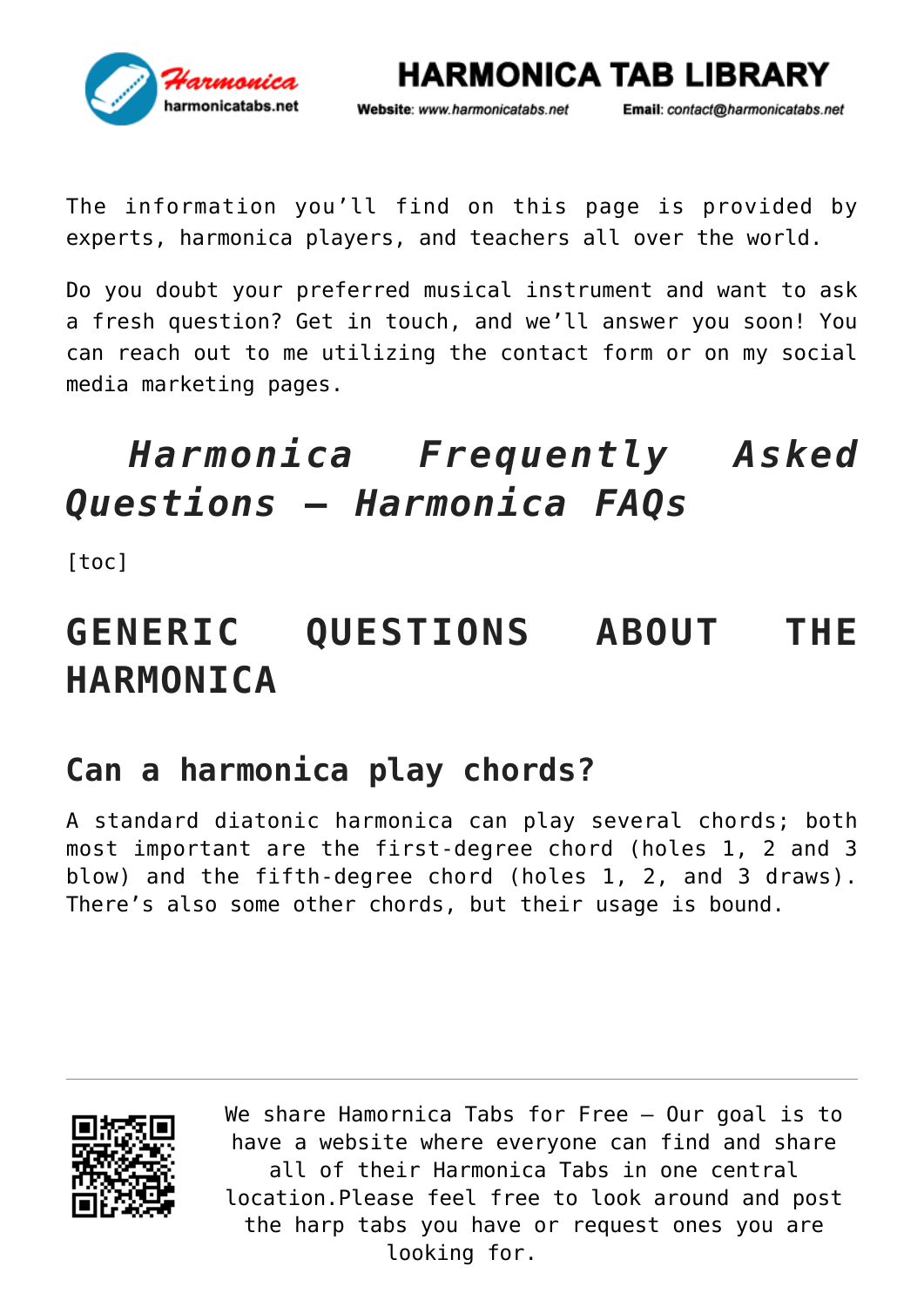

Email: contact@harmonicatabs.net

**HARMONICA TAB LIBRARY** 

## **Can playing harmonica help in singing?**

Learning to play a musical instrument will help you sing better because you'll learn about music and train your ear. However, if you cannot sing, studying the harmonica doesn't guarantee become familiar with to sing.

## **Can you play any song on a harmonica?**

With a standard diatonic harmonica, it is possible to play most of the song out there; however, some require bending and overbending capabilities. The simple truth is that the average harmonica player will never be able to everything he listens to.

## **Can you teach yourself, harmonica?**

Yes, you can teach yourself harmonica, nonetheless it takes more time and effort. Being guided by a teacher is the better option. If you want to teach yourself harmonica try at least carrying out a structured learning path with online courses.

## **Do you need to read music to play the harmonica?**

Reading music isn't a prerequisite to understand harmonica, but your learning journey will undoubtedly be easier and

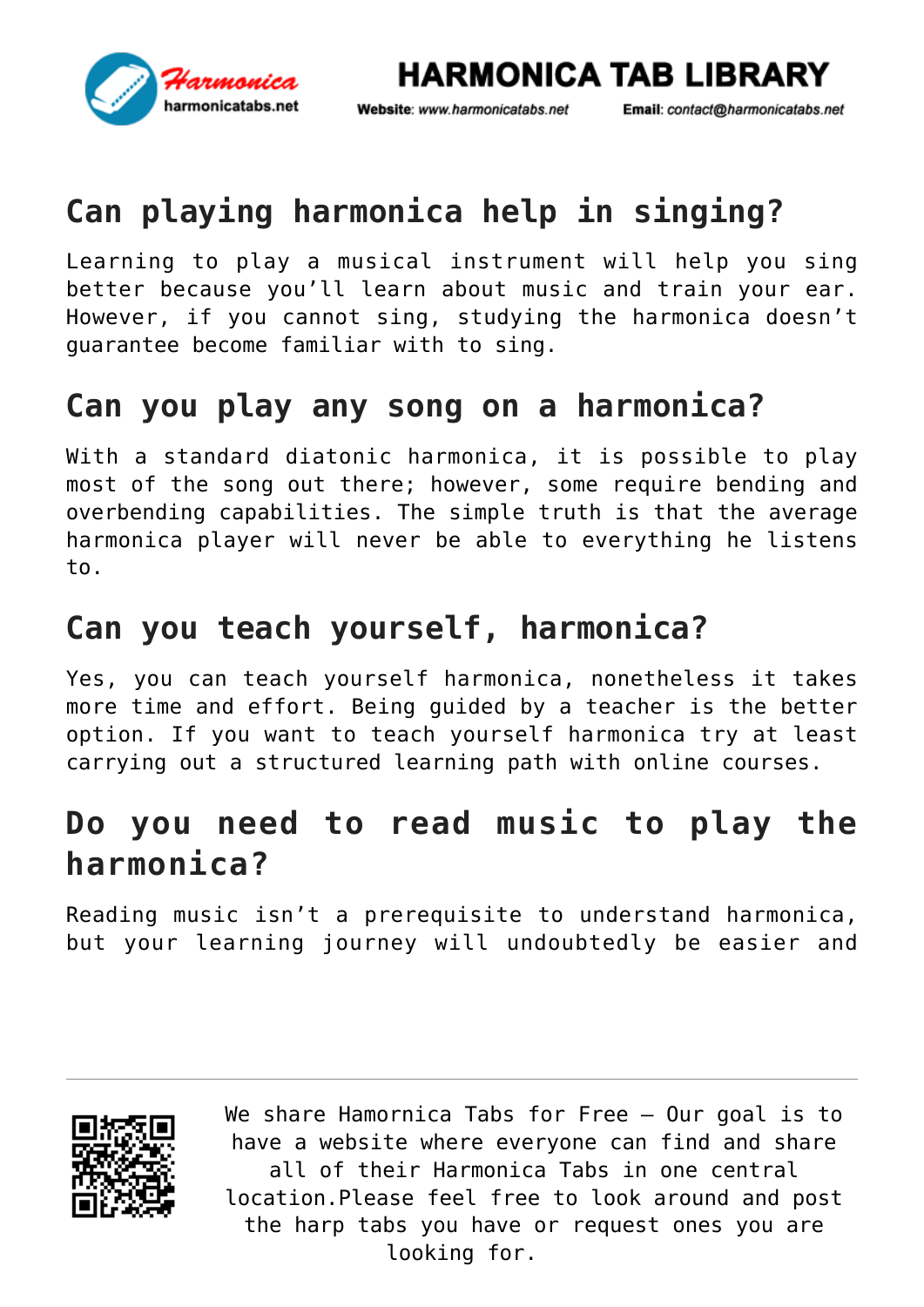

Email: contact@harmonicatabs.net

**HARMONICA TAB LIBRARY** 

faster if you can read music. Reading music offers you more opportunities when you look for new material to study, and knowing the musical language is fantastic if you want to communicate with other musicians.

## **How can I tell what key my harmonica is in?**

If your harmonica is not labeled, blow in hole 4 and work with a common tuner to read the not reallye you obtain; that's the key of your harmonica.

#### **How do you know what key a song is in?**

If you want to find a song key, first discover the root note (the one that plays better on the entire song) and then check the minor third and the third major intervals. For example, if you discover that a D notice always sounds good on the track, check D and F#, and the D and F. If you discover that the first pair sounds good, the song is in D major; otherwwill bee, it is in D minor. To get the small third interval, count 3 half-tone up beginning with the main note, add a half-tone to get the 3rd major interval.

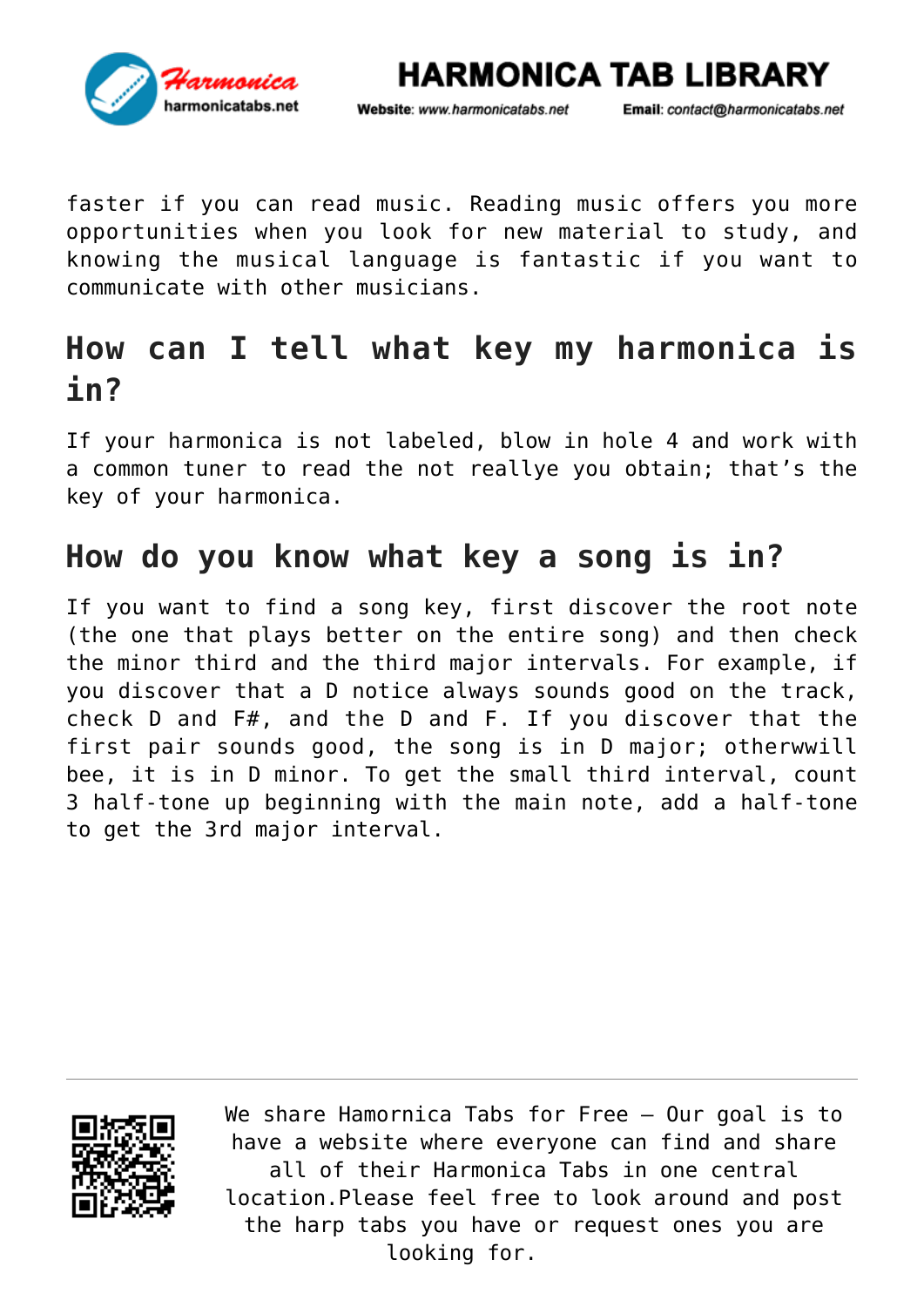

Website: www.harmonicatabs.net

Email: contact@harmonicatabs.net

## **How long does it take to learn harmonica?**

It depends, you can learn well in 4 years if you study well and you're followed by a good teacher, or you can be a beginner all lifelong if you just watch YouTube videos.

#### **How much does a harmonica cost?**

A cheap harmonica costs less than \$10, and a professional custom harp can cost more than \$150. Good harmonicas cost not significantly less than \$40. However, I will advise that you don't purchase a very inexpensive instrument; they normally don't play because they should and make your practice harder.

## **How much should I practice to improve my skills on harmonica?**

Aim for at least 30 minutes per day, every day, better if you practice one hour each day. Professional harmonica players practice up to 4 hours each day. If you practice many hours during the day, split your study routines right into a 20 minutes block, including a break between each prevent.

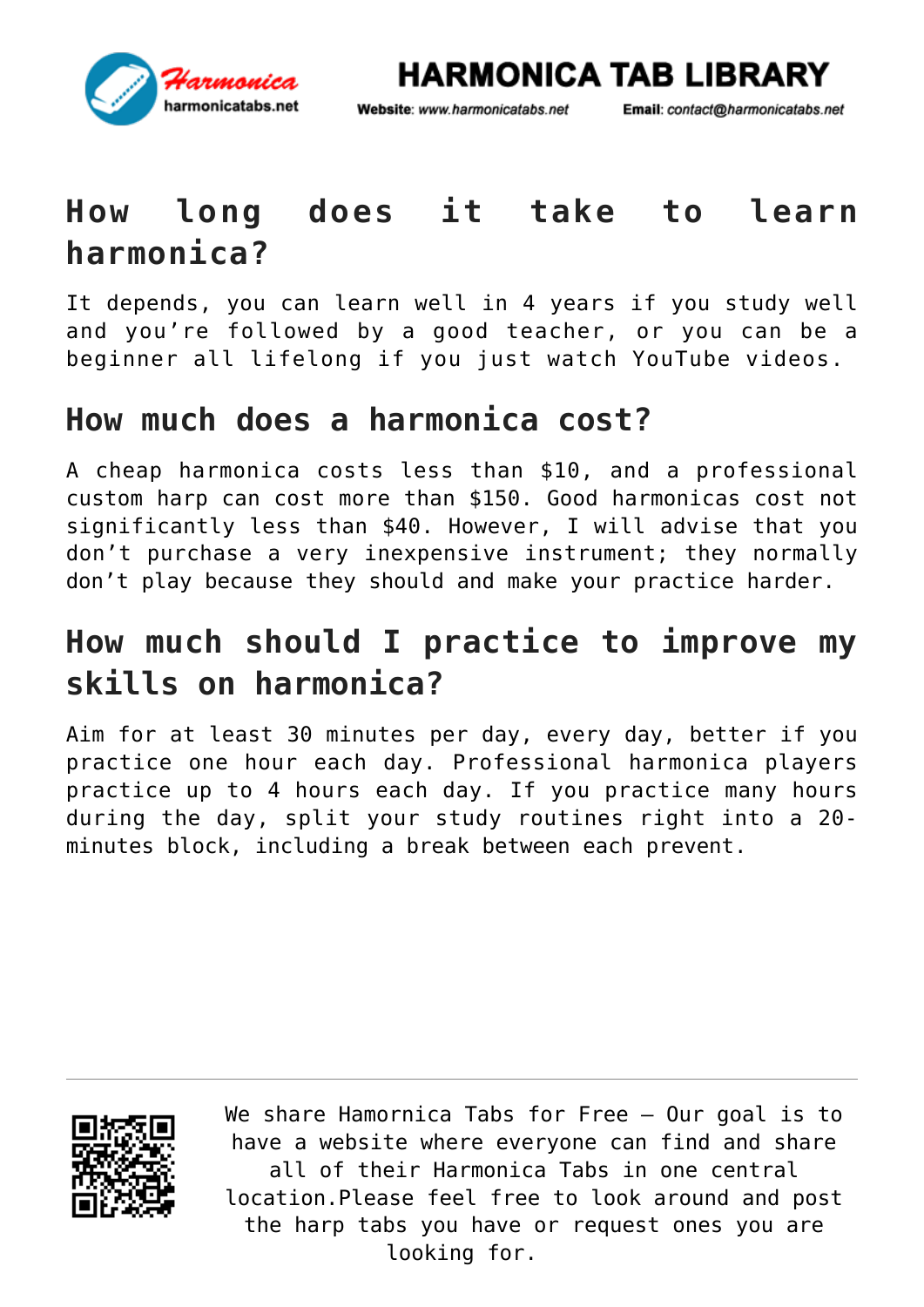

Email: contact@harmonicatabs.net

**HARMONICA TAB LIBRARY** 

## **Is playing harmonica good for my health?**

Of course, playing the harmonica is good for your health. You learn to breathe properly, and music is definitely therapeutic. Additionally, there are a couple of harmonica models designed for pulmonary rehabilitation.

## **Is the harmonica hard to learn?**

Learning harmonica is hard and takes time. It costs few and even though it is often considered as a toy, it doesn't mean that it shouldn't be respected as any other instrument. The majority of the students don't succeed since they don't go on it seriously.

## **What are the 3 chords used in the blues?**

In the blues, the three main chords used are the first-degree, the fourth-degree, and the fifth-degree chord. In a G blues, the first chord is the G chord, the fourth chord may be the C chord, and the fifth chord may be the D chord. Blues often makes usage of dominant seventh chords so that a G blues could have G7, C7, and D7.

#### **What do I have to study to learn**

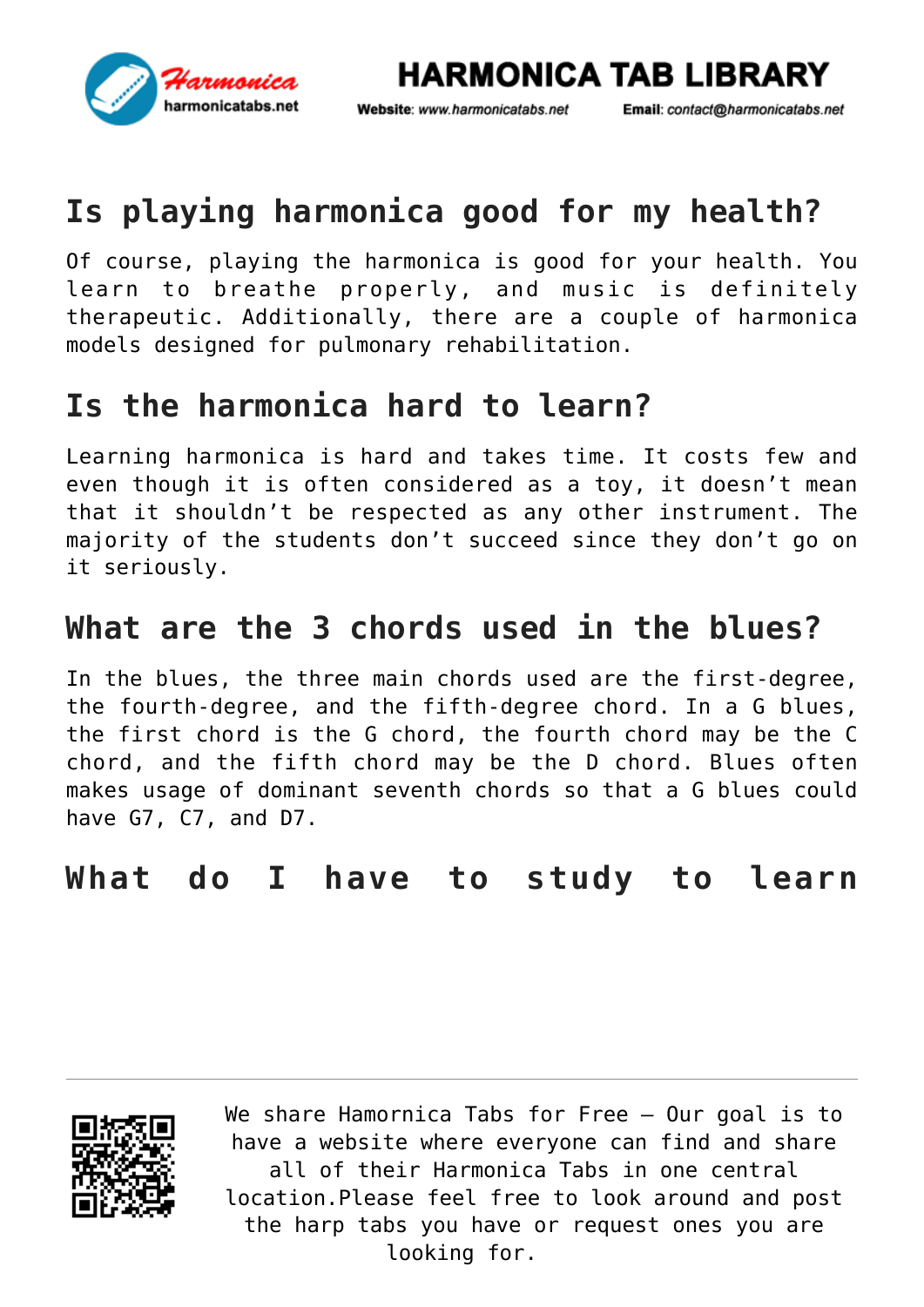

Email: contact@harmonicatabs.net

**HARMONICA TAB LIBRARY** 

## **harmonica?**

If you want to learn harmonica well, you should study songs, exercises, scales, and arpeggios. You would also desire to work on your tone and figure out how to bend notes. The harmonica is really a musical instrument like many others, in fact it is not easier.

## **What is the easiest song to play on the harmonica?**

There are many easy songs to play on harmonica. ["Piano Man"](https://harmonicatabs.net/?s=Piano+Man&post_type=lyrics) by Billy Joel is a good one for beginners.

#### **What is the lowest key harmonica?**

In the standard harmonica set, the G harmonica is the lowest, whereas the F sharp harmonica may be the highest. There are also many low-tuned harmonicas like low F and low C.

## **What key are most blues harmonica songs in?**

Many blues are played in E, G, and A. The best way to play an E blues is to use an A harmonica and play in second position (cross harp). You may use a C harmonica fpr a G blues; and for

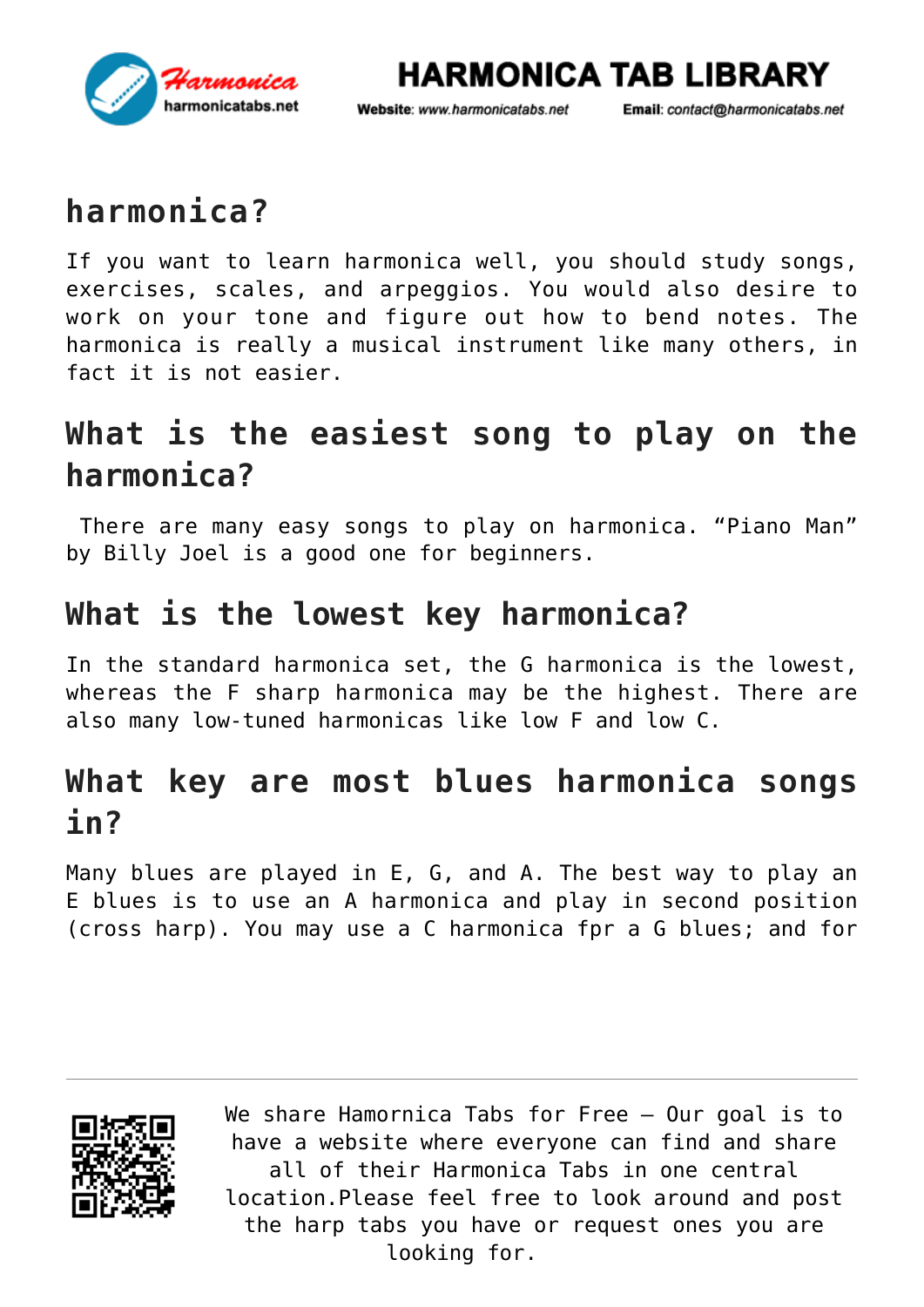

Email: contact@harmonicatabs.net

**HARMONICA TAB LIBRARY** 

an A blues, work with a D harp.

## **What key harmonica should I buy to play with a guitar?**

It depends; you should consider the song key you play on the guitar and the position you would like to play on harmonica. For example, if you enjoy a G track on the guitar, it is possible to take a C harmonica and play in the second position or a G harmonica and play in the first position. Many rack harmonica players, particularly of days gone by, used to play harmonica on your guitar in the 1st position.

## **What type of harmonica is used in country music?**

A standard diatonic harmonica may be used in country music. You can also buy a country-tuned harmonica to have an F sharp note on hole 5 in place of the natural F; this would fit more in the event that you play major mode melodies. To play country songs on harmonica, you'll make large usage of the second position pentatonic scale, and the G scale on a C harmonica.

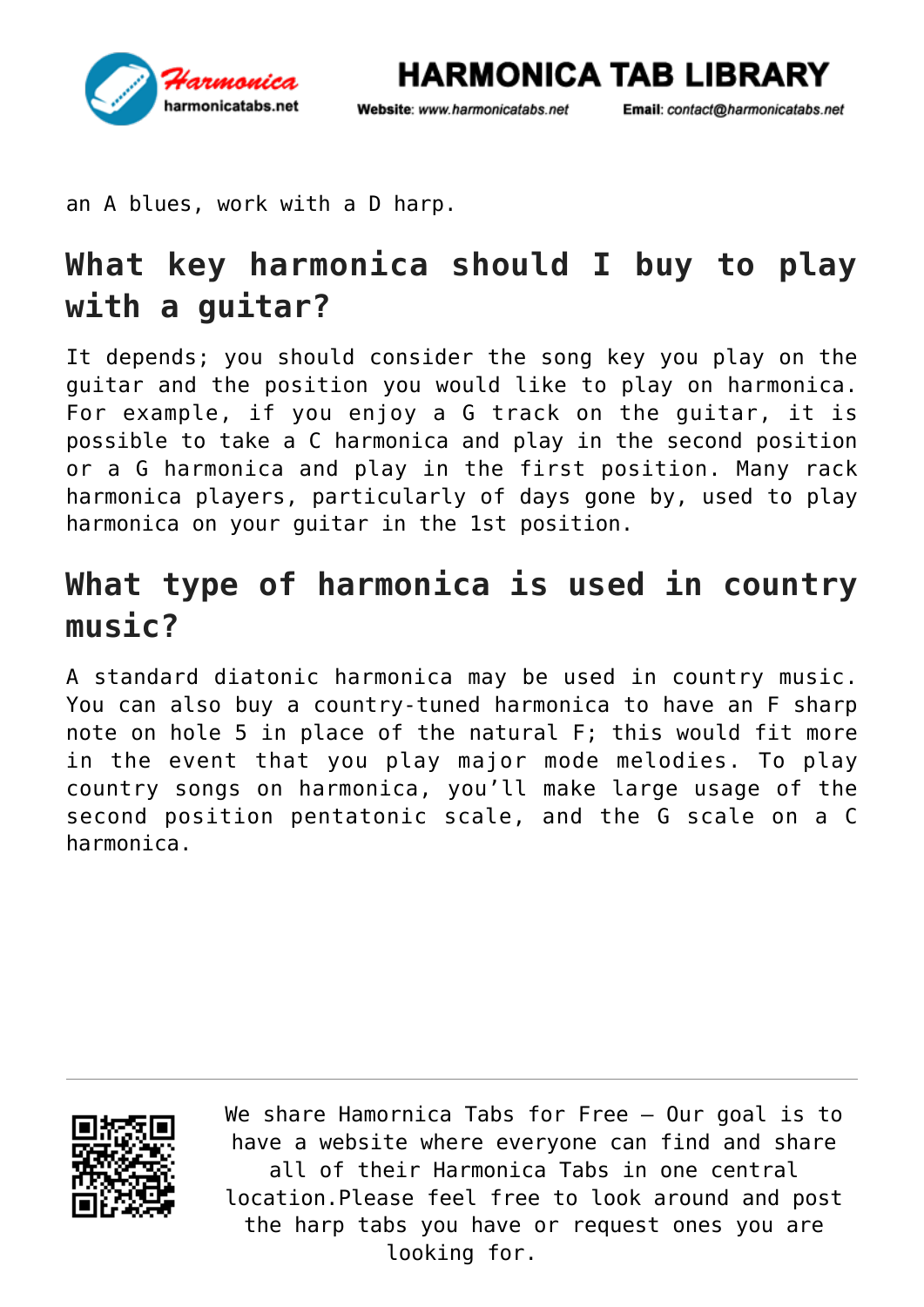

Website: www.harmonicatabs.net

Email: contact@harmonicatabs.net

## **Who is the most famous harmonica player?**

It is hard to choose the most famous harmonica player. Here is a small list of great artists: Alan Wilson Cliff Martin Paul Butterfield Little Walter Sonny Terry James Cotton Sonny Boy Williamson II Charlie Musselwhite

## **TECHNICAL QUESTIONS ABOUT THE HARMONICA**

#### **Can a harmonica go out of tune?**

Yes, a hthermonica can go out of tune; however, this shouldn't become an obsession. In the event that you play alone, your tuning doesn't have to be perfect, and if you play with someone else, you then should check your harmonica tuning more regularly.

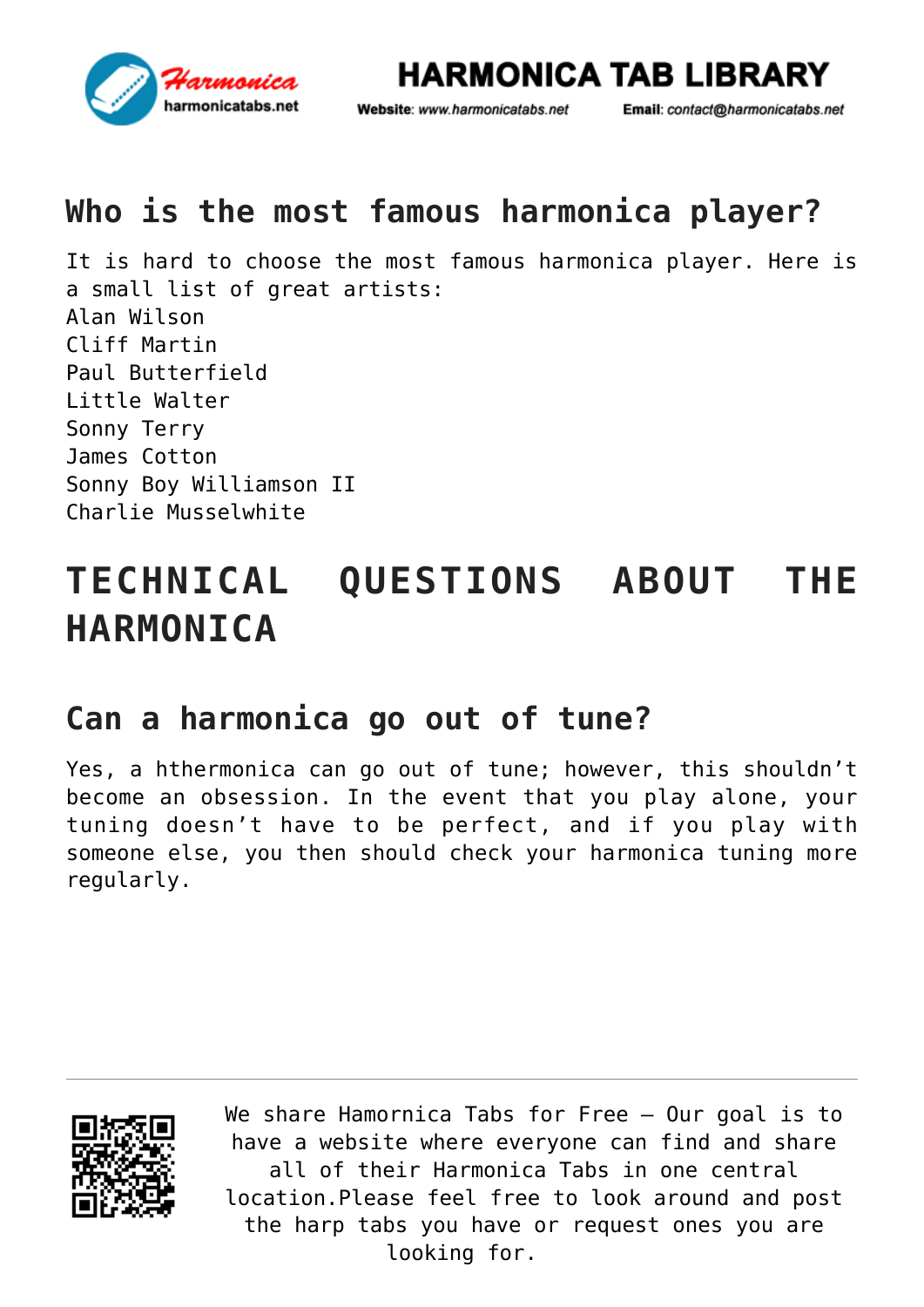

Website: www.harmonicatabs.net

Email: contact@harmonicatabs.net

## **Can I wash a harmonica?**

If your harmonica has a plastic comb, you can wash it under water, and then dry it with a soft cloth and a hairdryer. You can also opt for an ultrasonic cleaner that permits you to avoid disassembling the harmonica. If your harmonica includes a wood comb, you should be careful and prevent immersing the instrument in water becomecause the comb will get deformed.

## **How long does a harmonica last?**

A harmonica can last for years once you learn how to play it properly and keep maintaining it. When learning, beginners break harmonicas easier; usually, they use an excessive amount of hair for performing and make an effort to bend notes.

#### **How to retune a harmonica?**

Tuning a harmonica reed isn't complicated, but you should be careful because in the event that you move the reed, it could happen that it doesn't vibrate well in its slot. You will need to file the reed on the tip part (far from the rivet) if you need to raise the note pitch, or on the start part (where the rivet is) to lower the pitch. A little action will be required; often check the way the reed sounds while tuning it.

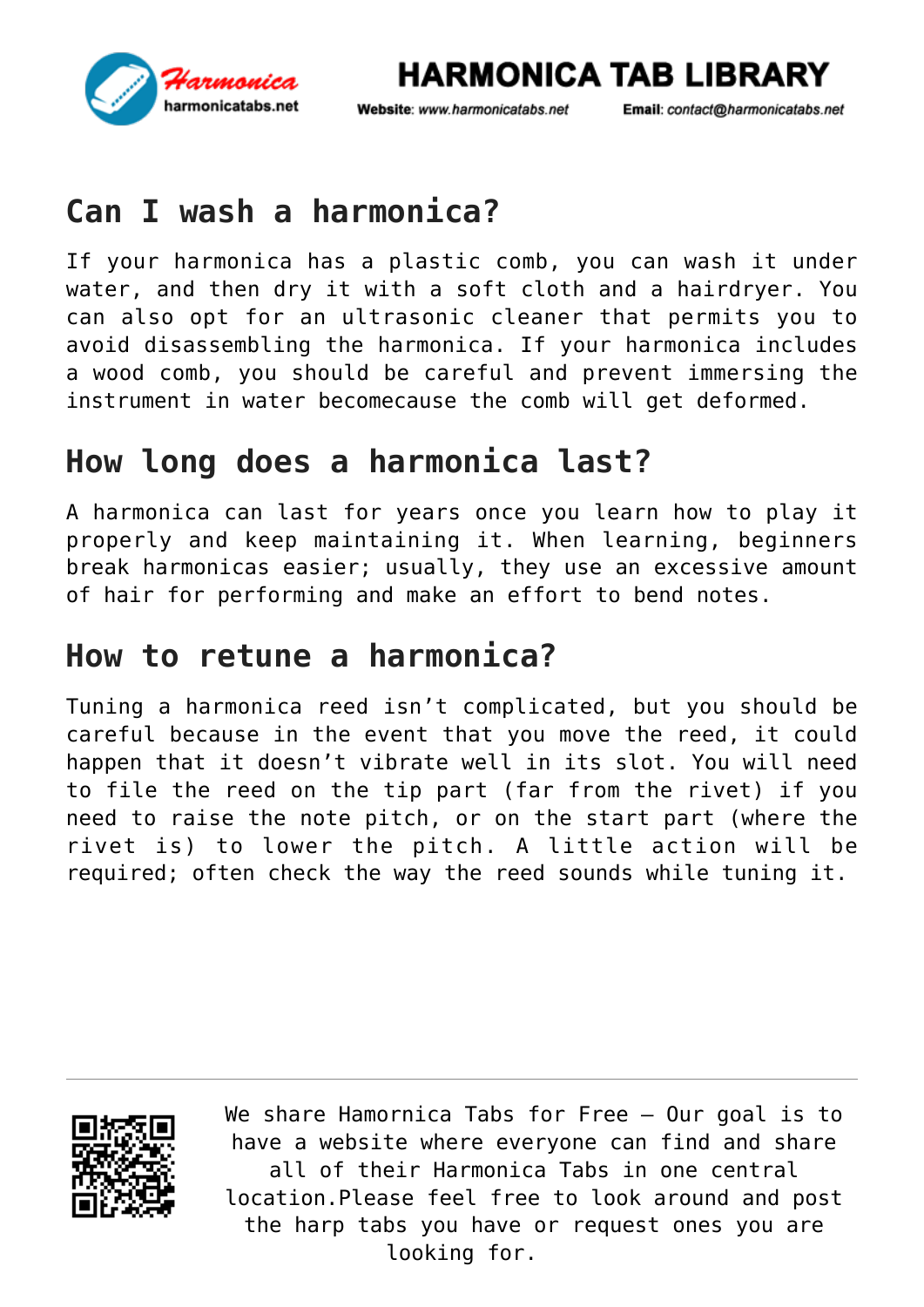

Website: www.harmonicatabs.net

Email: contact@harmonicatabs.net

## **What is a custom harmonica?**

A custom harmonica can have a different comb design, different materials and can be worked to make bending and overbending easier. Customization can interest not only the instrument look, but especially how it'll play.

#### **What harmonicas are made of?**

Common harmonicas are made of plastic, wood, steel, stainless steel, and brass.

## **Where did harmonica originate?**

The harmonica, how we know it today, was born in Germany. Among its ancestors is the Sheng, a Chinese mouth-blown free reed instrument comprising vertical pipes.

## **How does a harmonica work?**

In the harmonica, the sound is produced by the vibrations of the reeds in the slots. When you blow in the holes, the upper reeds vibrate; those in the bottom work once you draw.

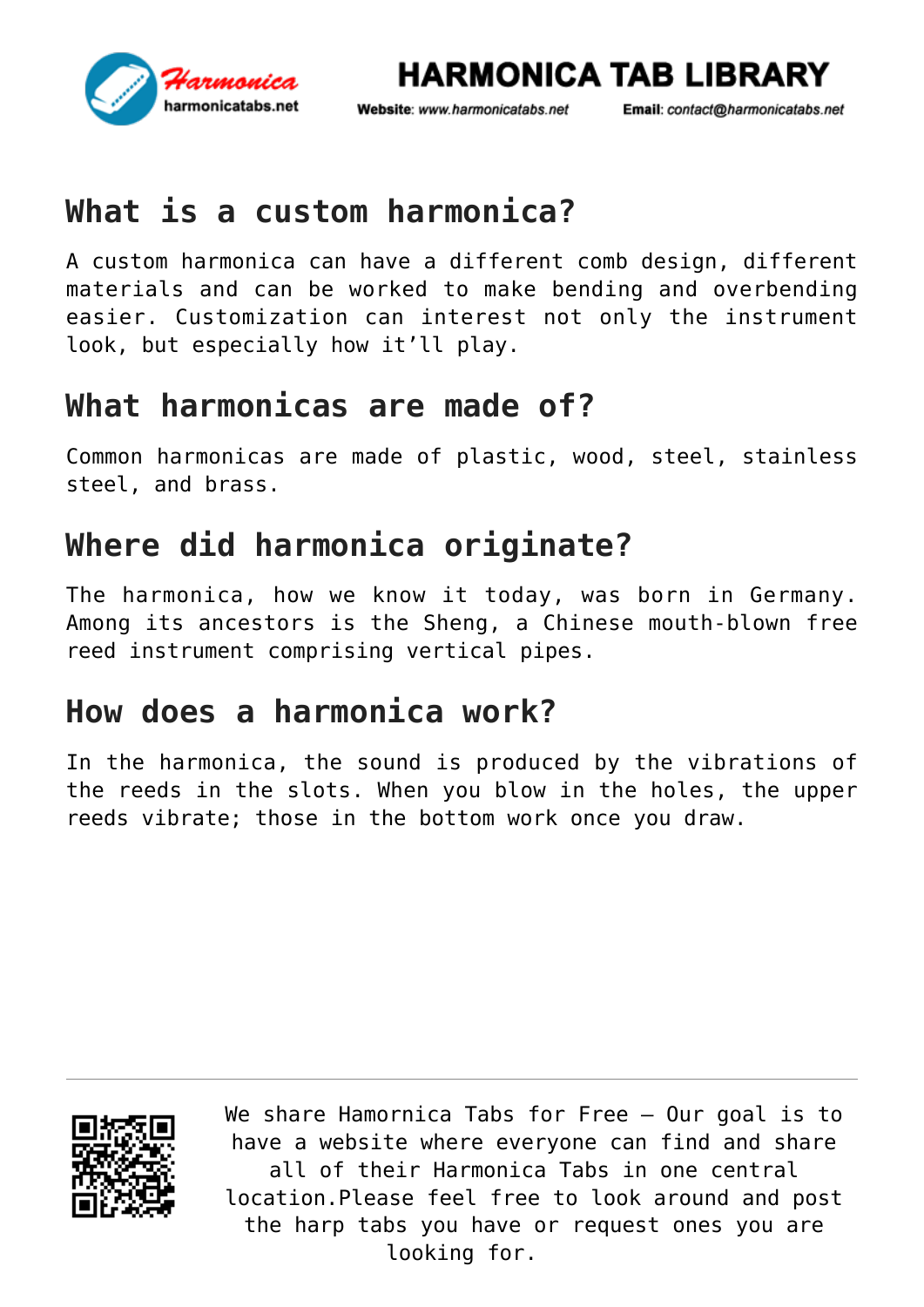

Website: www.harmonicatabs.net

Email: contact@harmonicatabs.net

## **QUESTIONS ABOUT HARMONICA THEORY**

## **How many harmonica tunings are available?**

The most common harmonica tuning is called "Richter," followed by the "Country Tuning" that differs on hole 5 draw, where you discover an F sharp in place of a natural F note. There are also some minor tuning, such as the natural minor and harmonic minor. Some manufacturers also produce custom tuning (like Seydel) along with other special tunings. Among those, you will discover the melody maker by Lee Oskar and the Powerbender.

#### **What are harmonica keys?**

There are twelve notes inside our musical system, those you find on a piano keyboard and form an octave. They're basically, the white and black keys. A song can be in twelve different keys, and the diatonic harmonicas can be purchased in twelve keys and labeled with the name of the key. The standard range starts from G (the lowest key) to F sharp (the best). Once you learn how to play something on the blues harp, if you need to change the key, you only need to use a different harmonica and play the same holes. That's the advantage of playing a pitched instrument. With an individual harmonica, you can play various song importants, nevertheless,

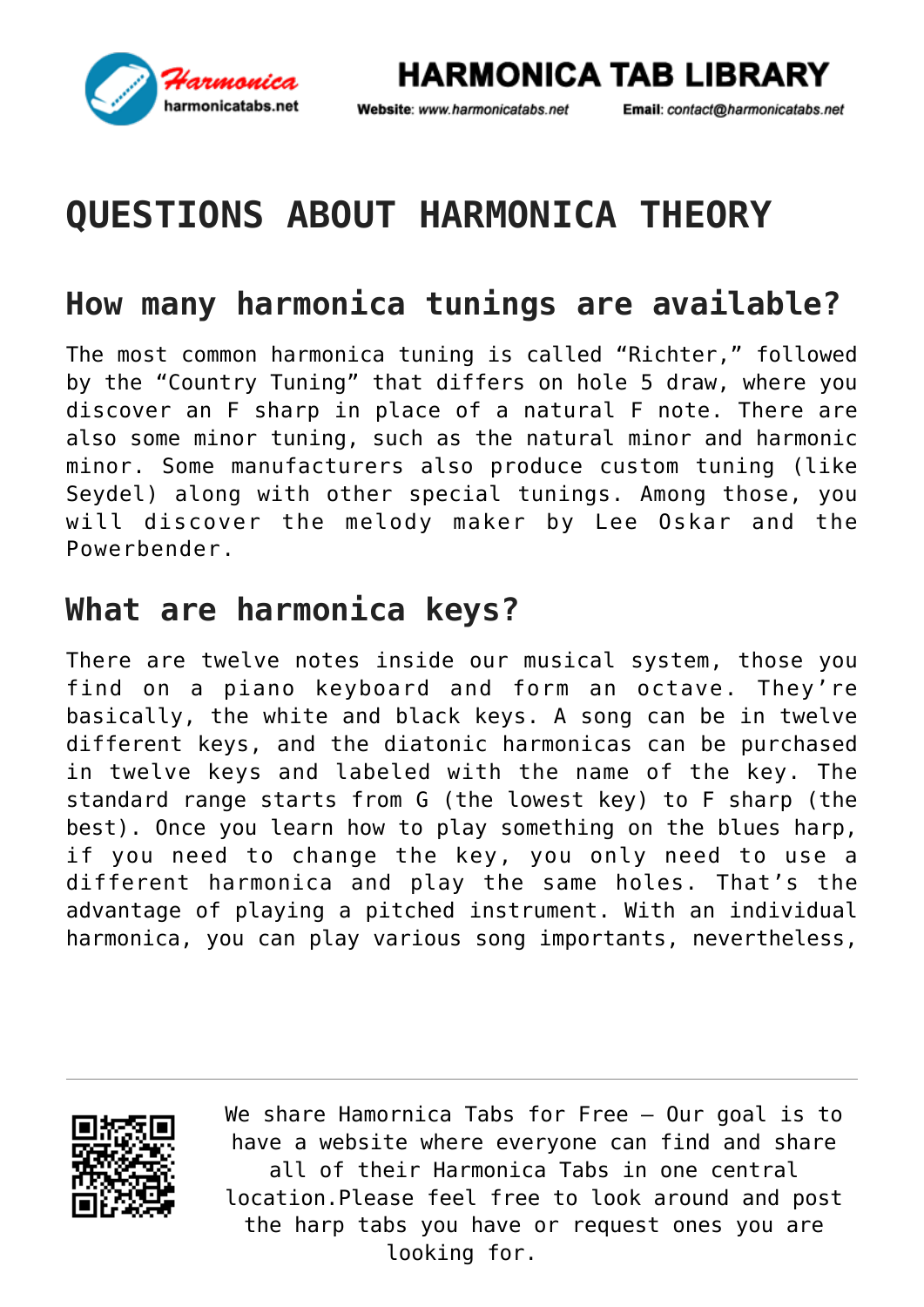

Email: contact@harmonicatabs.net

**HARMONICA TAB LIBRARY** 

you have to know something about "[harmonica positions](https://harmonicatabs.net/?p=12214)," this means knowing various musical scales.

## **What are harmonica positions?**

With the same harmonica, you can play different songs in different keys. Knowing the position is basically knowing the musical scales and where these scales' notes can be found on the harmonica.

#### **What are harmonica tabs?**

[Harmonica tabs](https://harmonicatabs.net/) certainly are a simple way to notate music for the harmonica. Simple harmonica tabs show only the hole number to blow or draw and some additional information like if you have to bend notes. Some more complex tabs also show the information on the staff plus some hybrids tabs with the name of the notes. You need to know the song you're using the basic harmonica tabs as you don't have whatever lets you know how each note lasts.

## **What harmonica key should I buy for blues?**

The most common harmonica key for blues is A, this is because most of the blues are in E. Another common blues key is really a, and you need a D harmonica to play it. The G blues is also

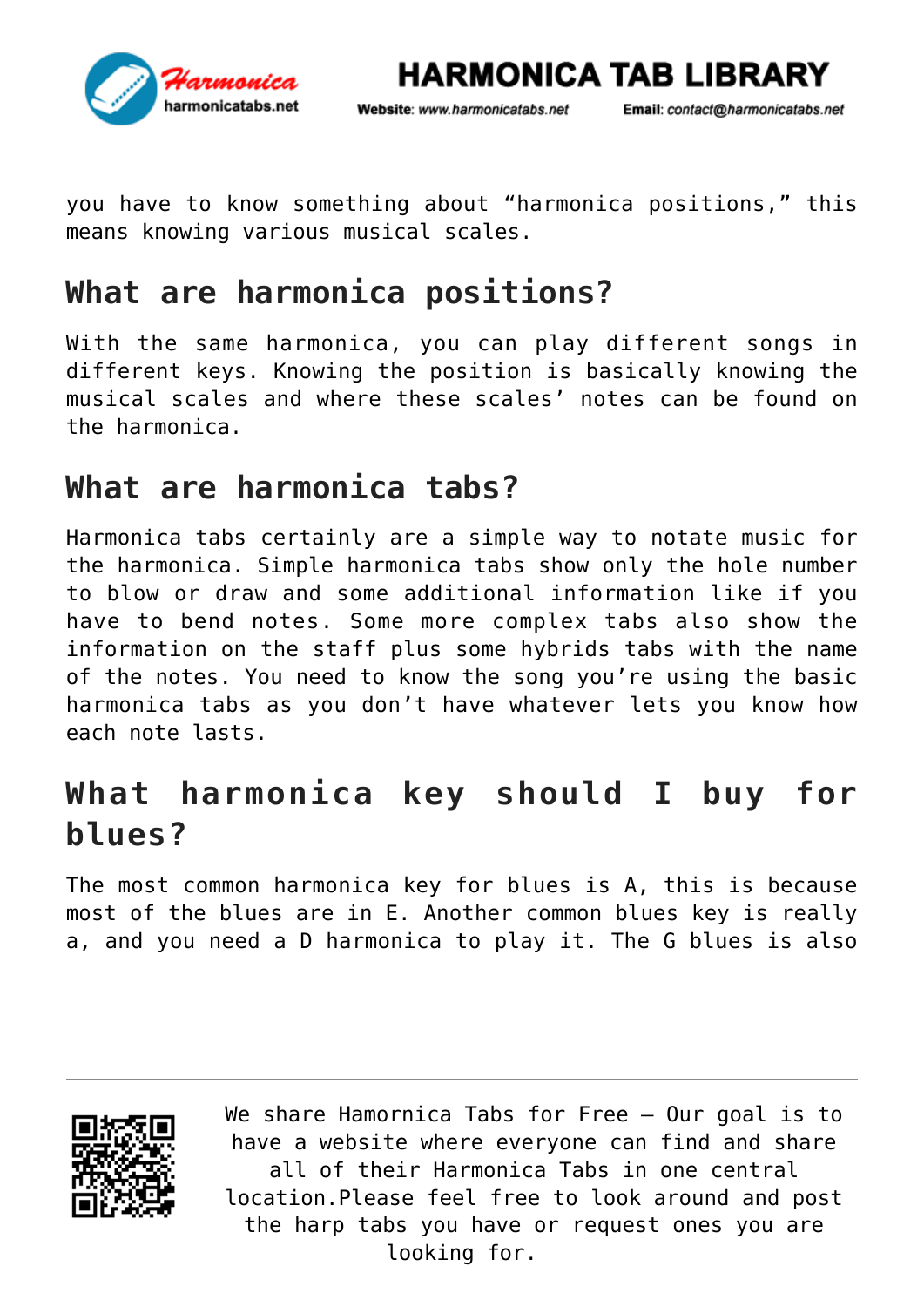

Website: www.harmonicatabs.net

Email: contact@harmonicatabs.net

quite typical, also it requires a C harmonica. With these harmonica keys, you'll play the blues in the second position (cross harp); in the event that you get the same key because the song, you will play in the initial position (straight harp).

#### **Which harmonica key should I buy?**

Harmonicas in the key of C and A are the most common for beginners. You also want to consider a D, a G, and an F harmonica to get a quite complete set. Knowing different playing positions will permit you to play most of the songs.

## **What is the fifth position on harmonica?**

The fifth position is one of the best harmonica positions to play minor songs and small blues. Your root note is located on hole 2 blow, 5 blow, and 8 blow with the fifth position. Once you learn the second position, you already know how to play in the fifth placement; in fact, the next position major pentatonic scale, and the fifth position minor pentatonic scale share exactly the same notices. On a typical C harmonica, in the 5th position, your root note is E.

#### **What is the first position on harmonica?**

The first position, also known as straight harp, is one of the

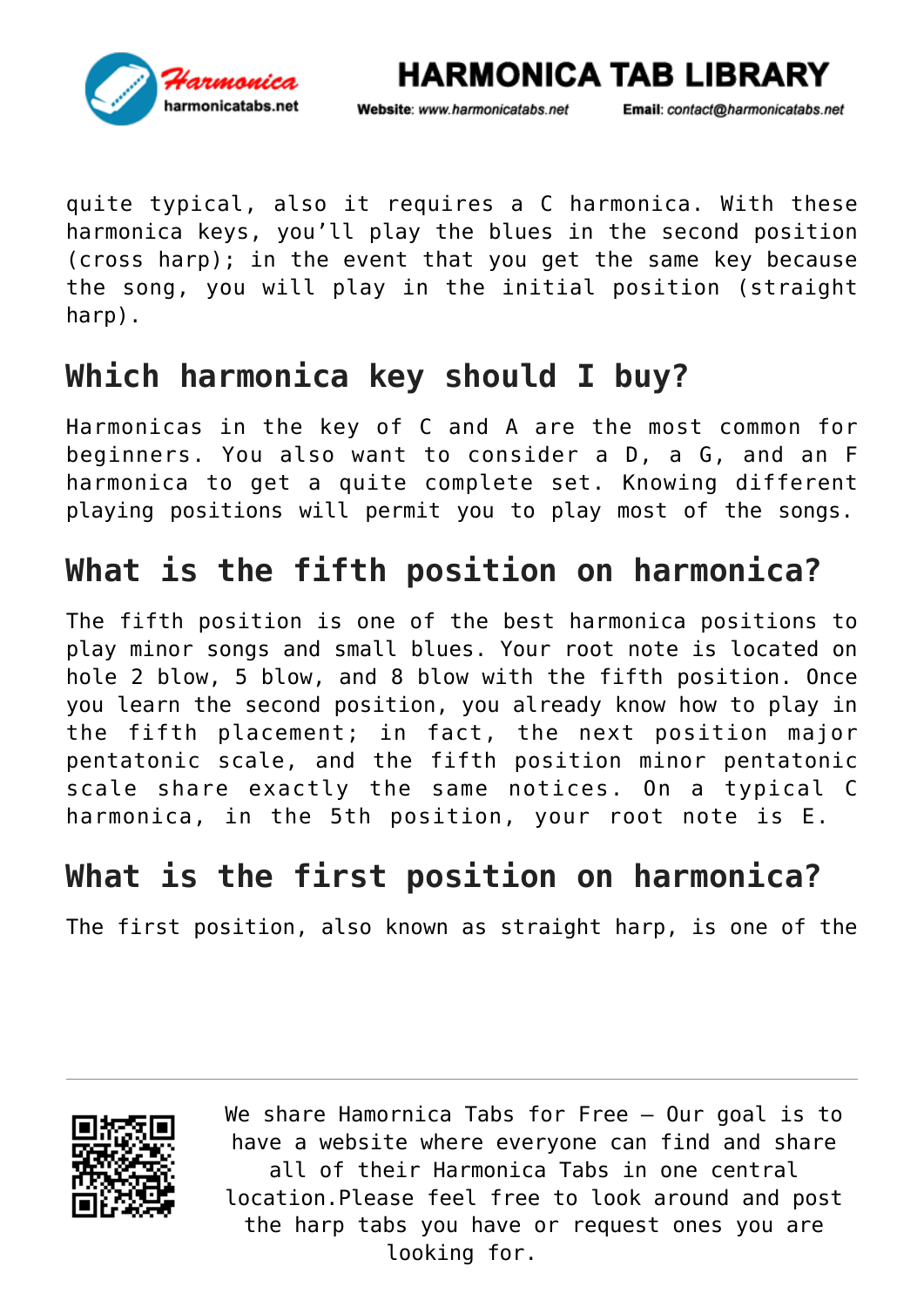

**HARMONICA TAB LIBRARY** 

Email: contact@harmonicatabs.net

best harmonica placements to play major songs. Your root note is located on hole 1 blow, 4 blow, 7 blow, and 10 blow. On a standard C harmonica, in the initial position, your root notice is C, and you also have a complete main scale on holes from 4 to 7.

## **What is the second position on harmonica?**

The second position is an excellent harmonica position to play blues songs and major songs. Your root note is located on hole 2 draw, 3 blow, 6 blow, and 9 blow with the second position. On a standard C harmonica, in the next position, your root notice is G.

## **What is the most common key for a harmonica?**

The most common harmonica key is C.

## **What is the third position on harmonica?**

The third position is one of the best harmonica positions to play minor songs and small blues. Your root note is located on hole 1 draw, 4 blow, and 8 blow with the third position. On a standard C harmonica, in the 3rd position, your root notice is D. When playing in the third placement, the minor scale you play will be called "Dorian" and shares the same note as the

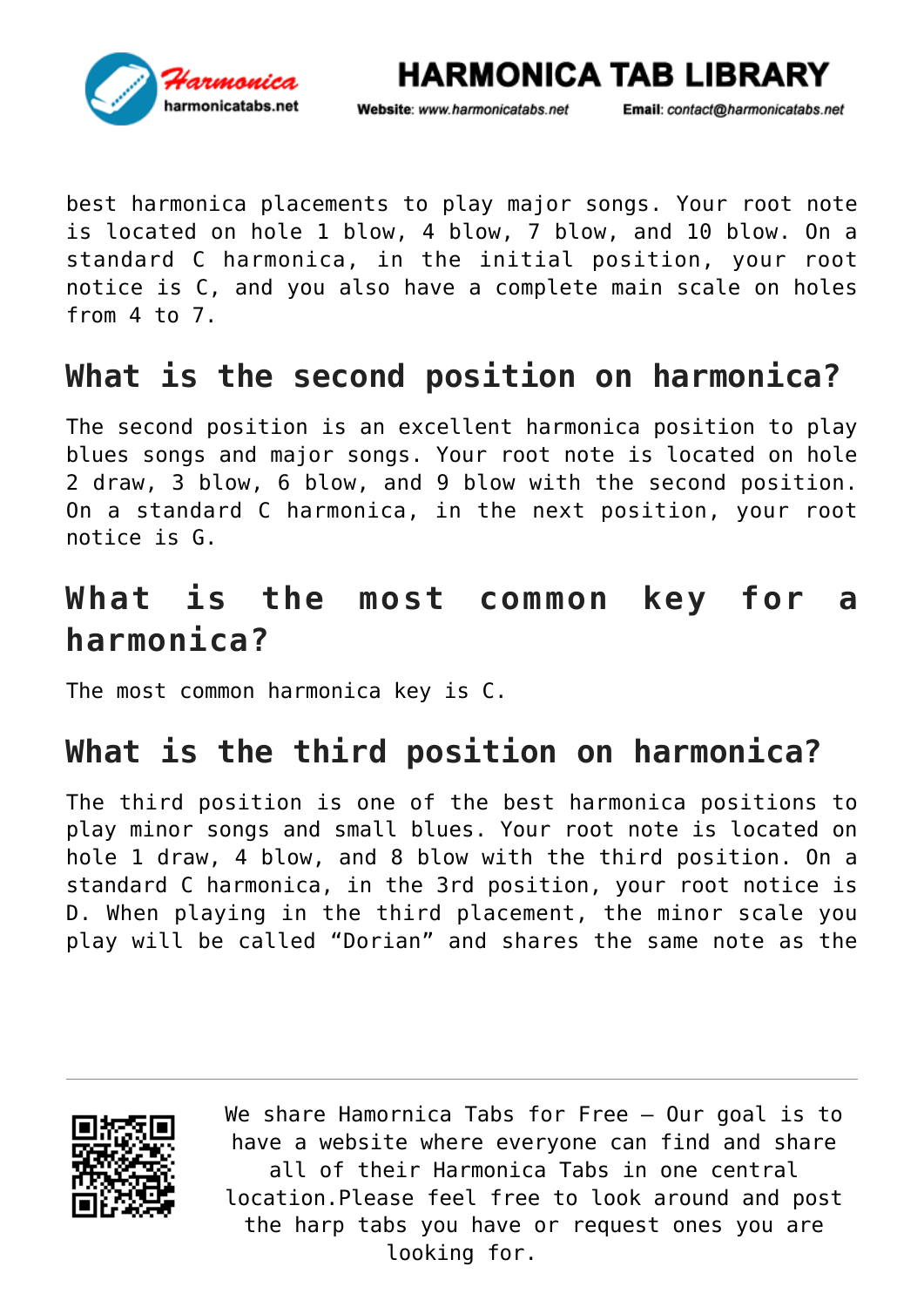

Website: www.harmonicatabs.net

Email: contact@harmonicatabs.net

first position major level. For example, a C major scale gets the same notes as the "Dorian" D minor scale. It's suggested in order to avoid playing holes 3 and 7 draws in third position if the song mode is minor.

## **What's the difference between a diatonic harmonica and a chromatic one?**

Basically, the diatonic harmonica includes a three-octave extension but doesn't permit you to play all of the notes that form them. The note layout follows a diatonic progression (major scale). With a chromatic harmonica, it is possible to play all the notices like a piano. The technique to perform these two kinds of harmonicas differs, and the sound is quite different too. On the chromatic harmonica, the blues is nearly always played in the 3rd position, and the fact you could play all the notes makes the chromatic harmonica ideal for jazz and classical music.

## **What's the extension of a standard diatonic harmonica?**

The extension of a standard blues harp is three octaves, but they are not complete. Even the major scale of the same key of the harmonica is found only on the middle octave, holes 4 to 10. To play exactly the same scale on the low octave, holes 1

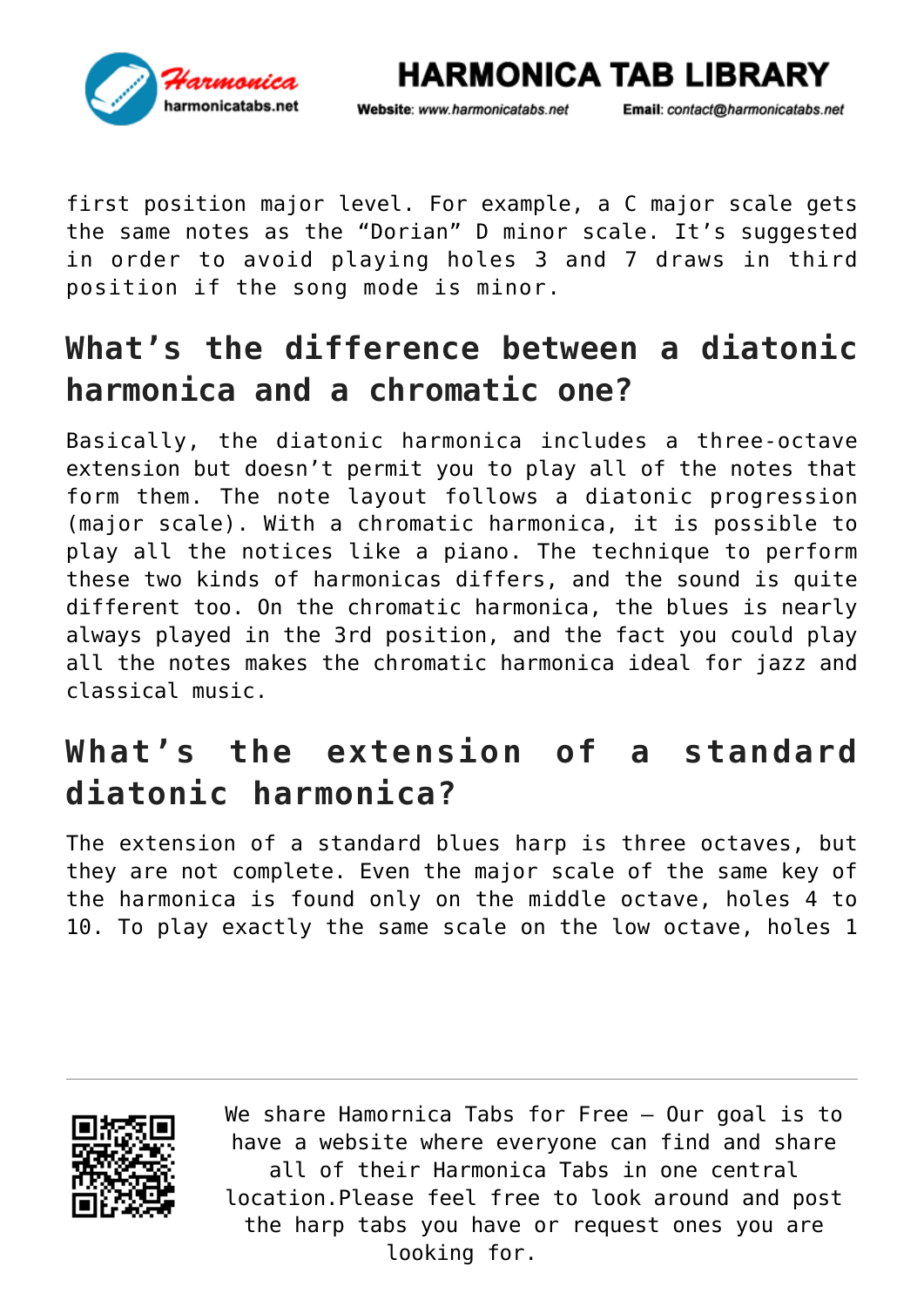

Website: www.harmonicatabs.net

Email: contact@harmonicatabs.net

to 4, you have to play a couple of bendings. On the best octave, holes 7 to 10, another bending must obtain the whole level.

## **Which harmonica should I use for minor key songs?**

If you want to play minor chords, you need a minor tuned harmonica because the standard tuning permits you to enjoy only a minor chord on holes 3, 4, and 5 draws, and 8, 9, and 10 draw. On a C harmonica, the notes of the D small chord. If you need to play solos and melodic lines, a standard diatonic harmonica is fine, and you just have to find the right key and the right position. The most typical placements used to play minor songs will be the third and the fifth. You could also use the fourth position for minor playing, but getting the root note on hole 3 whole-step bending isn't comfortable.

## **PRACTICAL QUESTIONS ABOUT PLAYING THE HARMONICA**

## **How do I start learning harmonica?**

This is what you should start to learn harmonica: Figure out

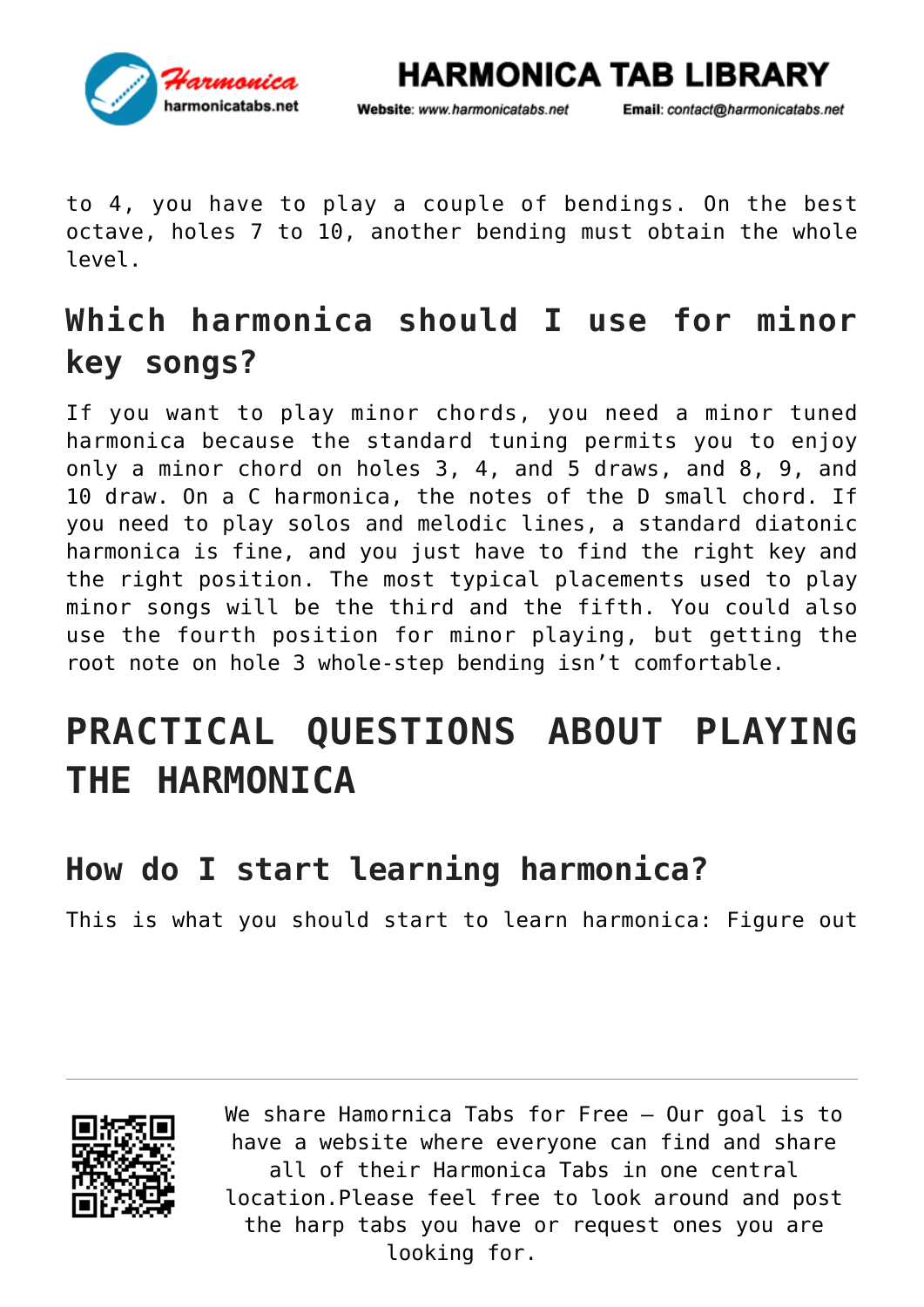

Email: contact@harmonicatabs.net

how to hold the instrument correctly, choose a technique such as puckering, tongue blocking, U blocking, or Lips blocking. Then figure out how to breathe correctly and play single notes, better if you practice long notes. Focus on your tone and don't rush; learning to bend notes should happen later. Work on simple tunes and practice the whole instrument range. Avoid focusing too much on blues and on the blues scale. Make an effort to become a musician, not really a copy of everyone else.

Website: www.harmonicatabs.net

## **How many embouchures to play the harmonica?**

There are several techniques to play the harmonica. Puckering, tongue blocking, lips blocking, and U blocking, will be the most common, and all of them requires a different approach.

## **How to accompany on harmonica?**

To accompany on harmonica, you should learn to play chords and how to interact with the other musicians. Avoid overenjoying; it is very important learn where to stop playing, leaving space for anothers. When accompanying with the harmonica, it is possible to play pads using octaves, emulate horn sections, and adapt your playing to the music style.

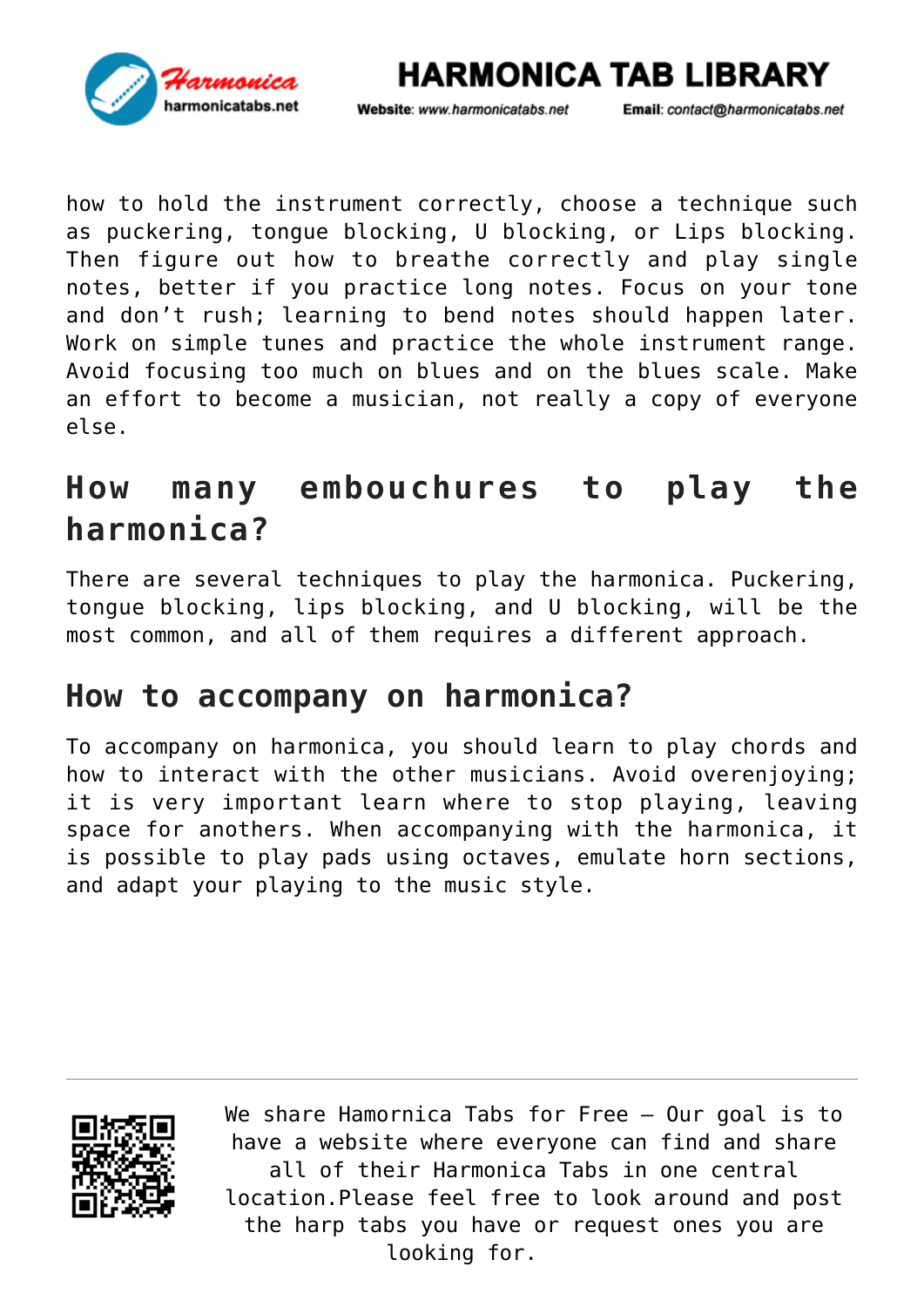

Website: www.harmonicatabs.net

Email: contact@harmonicatabs.net

## **How to bend on harmonica?**

Bending on harmuponica isn't for beginners and often is really a trap that results in a waste of time plus frustration. Basically, to bend an email, you have to shape your oral cavity and use your tongue to modify the airflow. Blow bending differs from draw bending, and bending with puckering is different from bending with tongue blocking. Understanding how to bend notes takes much period; consider it a long-term goal, and do not neglect the most crucial what to learn, like playing at tempo and getting single clear information.

## **How to breathe for harmonica playing?**

The correct breathing for harmonica playing involves the diaphragm. You should learn to make long breathes in a relaxed way while sustaining the flow. Controlling the airflow is fundamental for a good tone on harmonica. The majority of the harmonica players struggle with air and get full of it easily, in fact it is important to figure out how to manage the quantity of air you inhale and exhale, making use of your nose as a vent valve.

#### **How to cup a harmonica microphone?**

Your tone on harmonica is strictly correlated to your embouchure, the seal you make with the harp, and the shape of

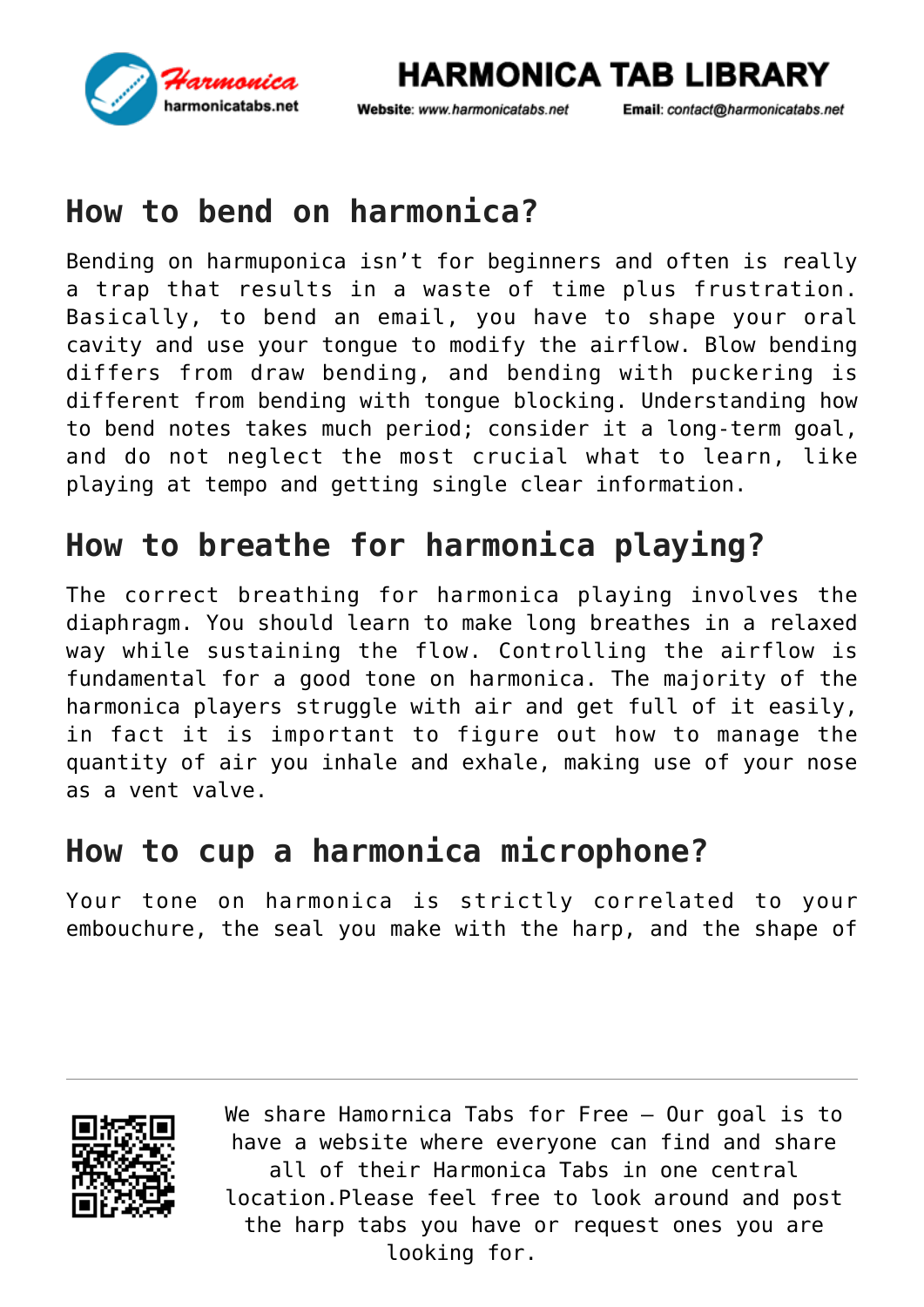

Website: www.harmonicatabs.net

Email: contact@harmonicatabs.net

your oral cavity. Sustain of the airflow also plays a big role in shaping your tone. Before relying on expensive harmonica mics and amps, try to build your tone with your embouchure. Basically, a bigger space in your mouth creates a bigger tone and vice versa.

## **How to have hole 2 draw playing well?**

Getting a good sound from hole two draw is frequently difficult for beginners. Keep your throat relaxed and prevent sucking. The airflow should start in your opened throat, not in your mouth. Think about breathing from your own belly and not in the mouth area.

#### **How to hold the harmonica?**

Hold your harmonica without tilting it, and it should stay straight in front of your own mouth. Practice before a mirror to verify you don't assume strange postures. Move the instrument rather than your head.

## **How to play a dip bending on harmonica?**

A dip bending is a note that starts with bending and ends with the normal pitch. The transition should be quick, and you also don't want to hear two notices. Start like when you play the bending and immediately release it. Opening your nose can

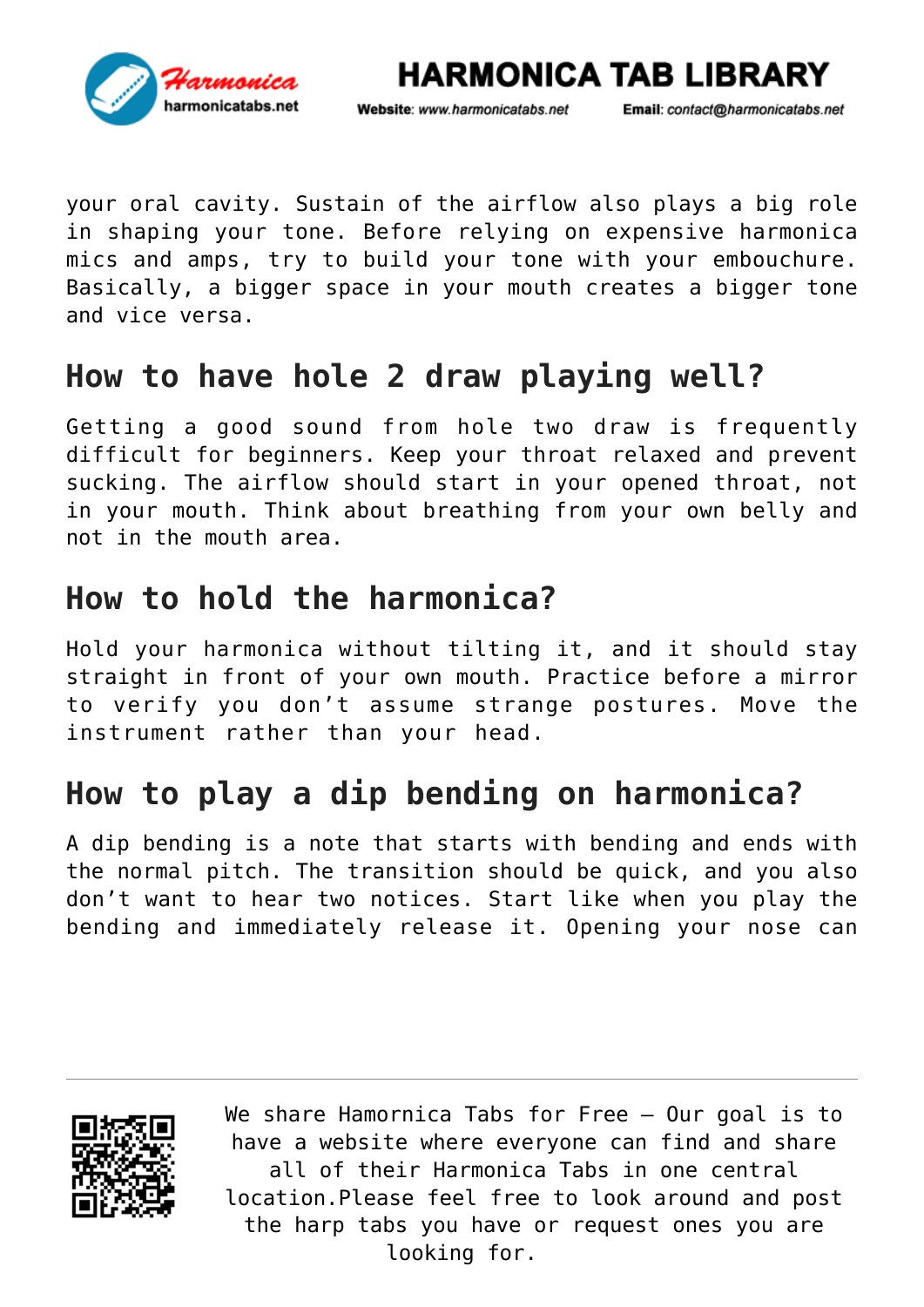

Website: www.harmonicatabs.net

Email: contact@harmonicatabs.net

assist you to achieve the goal. It is possible to perform a dip bending on blow notes, on draw information, and on double stops too.

## **How to play a glissando on harmonica?**

To play a glissthendo, start from a hole that is different than the target one. For example, to play hole 7 blow with a glissando, start hole 2, and continue blowing until you reach hole 7. The airflow remains constant while you move the harmonica. You can play a glissando with blow and draw notes, and you may go up or right down to achieve your target.

#### **How to play a pull on harmonica?**

A harmonica pull is a feature of the tongue blocking technique. Basically, the sound is stopped by the tongue on the harmonica, and you start drawing or blowing before removing the tongue. Once you remove the tongue from the holes, the sound starts.

## **How to play a slap on harmonica?**

The slap is really a feature of the tongue blocking technique. To play a slap, your airflow (it could be draw or blow) starts with the tongue off the harmonica. You'll slap the harmonica holes quickly to obtain a distinct sound attack. Very often,

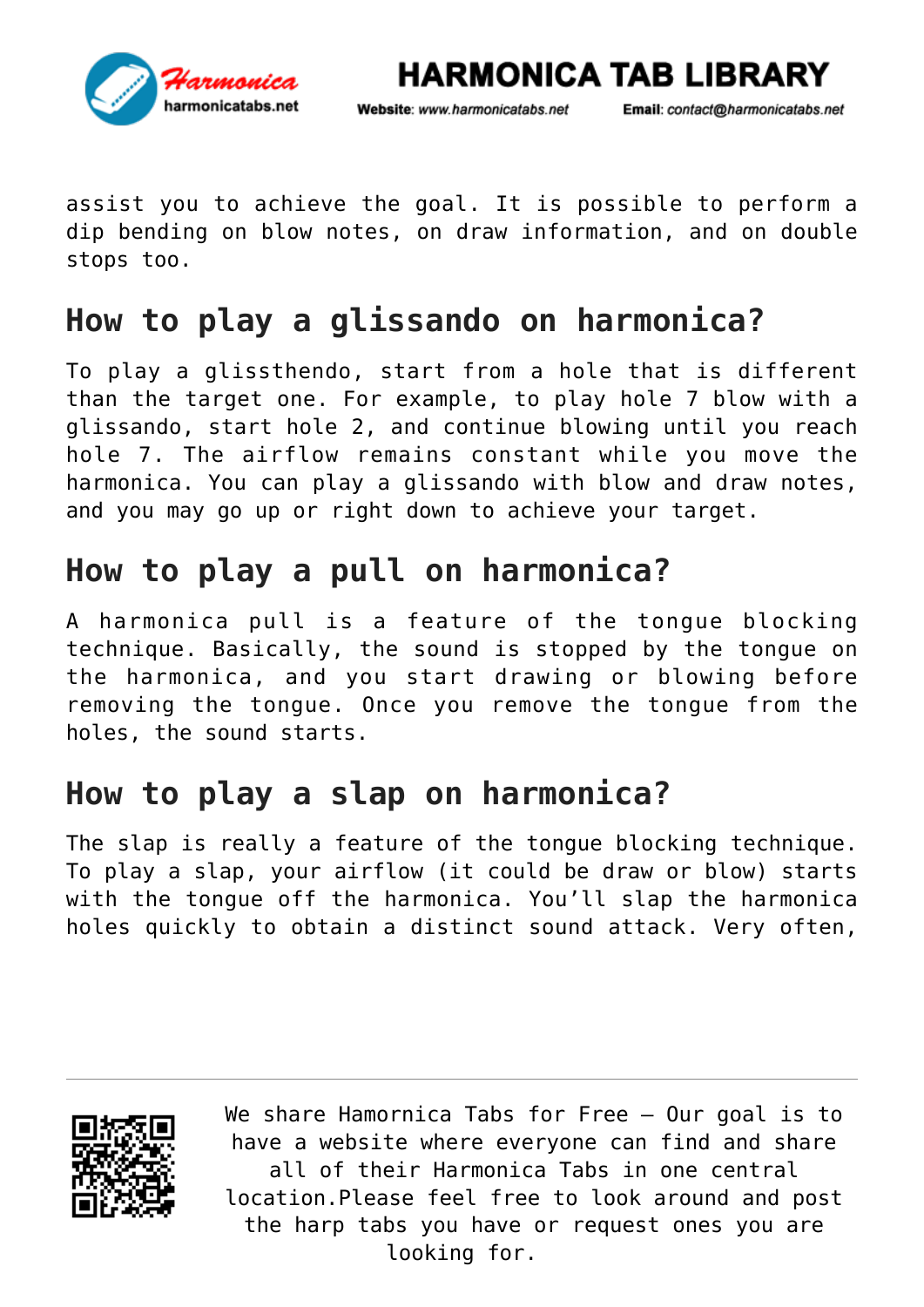

Email: contact@harmonicatabs.net

**HARMONICA TAB LIBRARY** 

slap and pulls interact when performing with the tongue blocking technique. When playing by way of a bullet microphone and an amplifier, slaps and pulls help you to get that punching audio that lots of harmonica players love.

#### **How to play a tremolo on harmonica?**

A tremolo is a variation of the note volume. You can use your throat or the diaphragm, or both. When playing a tremolo, you can shape it by working on the amount of air variation (volume) and speed (frequency).

## **How to play a vibrato on harmonica?**

A vibrato involves a note pitch change. To play vibrato on harmonica, you should know how to bend notes. Basically, you perform a bent note and changing the airflow amount influences the note pitch. You can regulate how much the pitch is affected and the speed of change.

## **How to play a wah wah on harmonica?**

The wah wah effect on harmonica is made by working on the cupping of the instrument. You apply the wah wah moving your hand (normally your right one), opening and closing the cupping. You can also help the wah wah by working with the airflow.

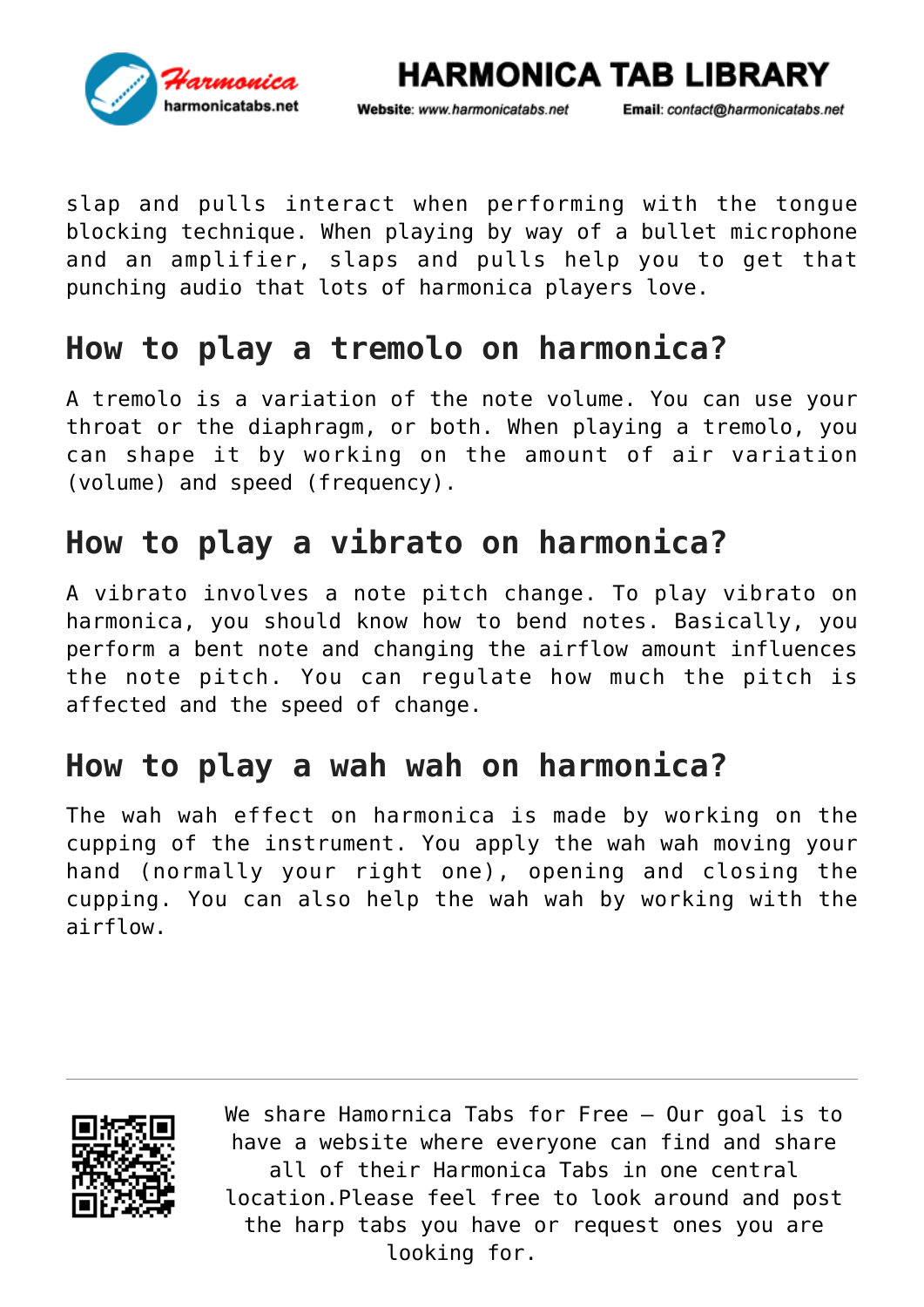

Website: www.harmonicatabs.net

Email: contact@harmonicatabs.net

## **How to play a warble or shake on harmonica?**

A warble, also known as a shake, is when you play two contiguous holes switching from one to the other very quickly. You don't stop the airflow through the playing, and you may furthermore play a bent shake or warble. It is suggested to go the harmonica and not the head, or both, but never only the top.

#### **How to play double stops on harmonica?**

A double stop on harmonica is when you play two notes on two contiguous holes simultaneously. To play the double quit, open your embouchure a little. If you play using the tongue blocking technique, start like once you want to play a single hole, and open up your embouchure, moving your right lip side.

## **How to play single notes with lip blocking on harmonica?**

Lip blocking is really a particular technique used to play the harmonica. It involves blocking the holes with the inner side of your bottom lips. Tilt the harmonica a little bit when positioning it on your lips to possess better adherence. With lip blocking, you may also play double stops and bend notes.

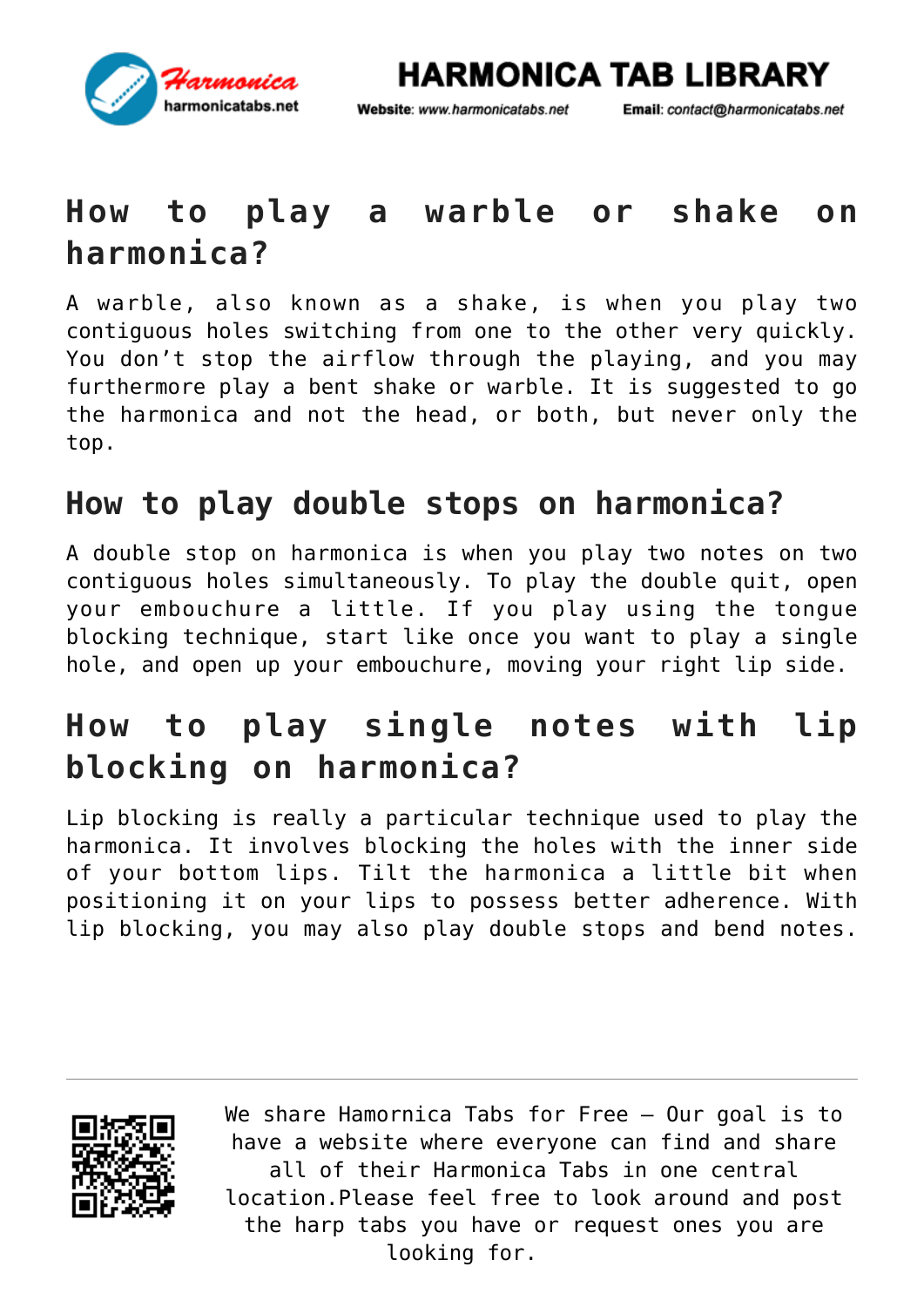

Website: www.harmonicatabs.net

Email: contact@harmonicatabs.net

This system is easier than what most players think; test it out for, and you will be surprwill beed!

## **How to play single notes with puckering on harmonica?**

To play single notes on harmonica with puckering, you need to shape your embouchure, making a little "O." Blow or draw in a hole to obtain the sound. If you hear two notes, you want to reduce your embouchure and check the harmonica's position, and it might be that you are in the center of two holes. Puckering lips shape is comparable to the one you make by using a drinking straw.

## **How do I play single notes with tongue blocking on harmonica?**

When playing holes 3 to 10, cover the holes that must be blocked on the left, with the upper section of the tongue, closer to the end, and leave the right hole free. Don't use the tip of the tongue if you want to protect two or three holes, as you need a slightly larger surface of your tongue to serve that purpose. Being an indication, put your tongue on the vertical separator between holes 2 and 3 if you need to play hole 4. The tongue covers two holes: i.e.2 & 3.

For hole 2 playing, put your tongue between hole 1 and the

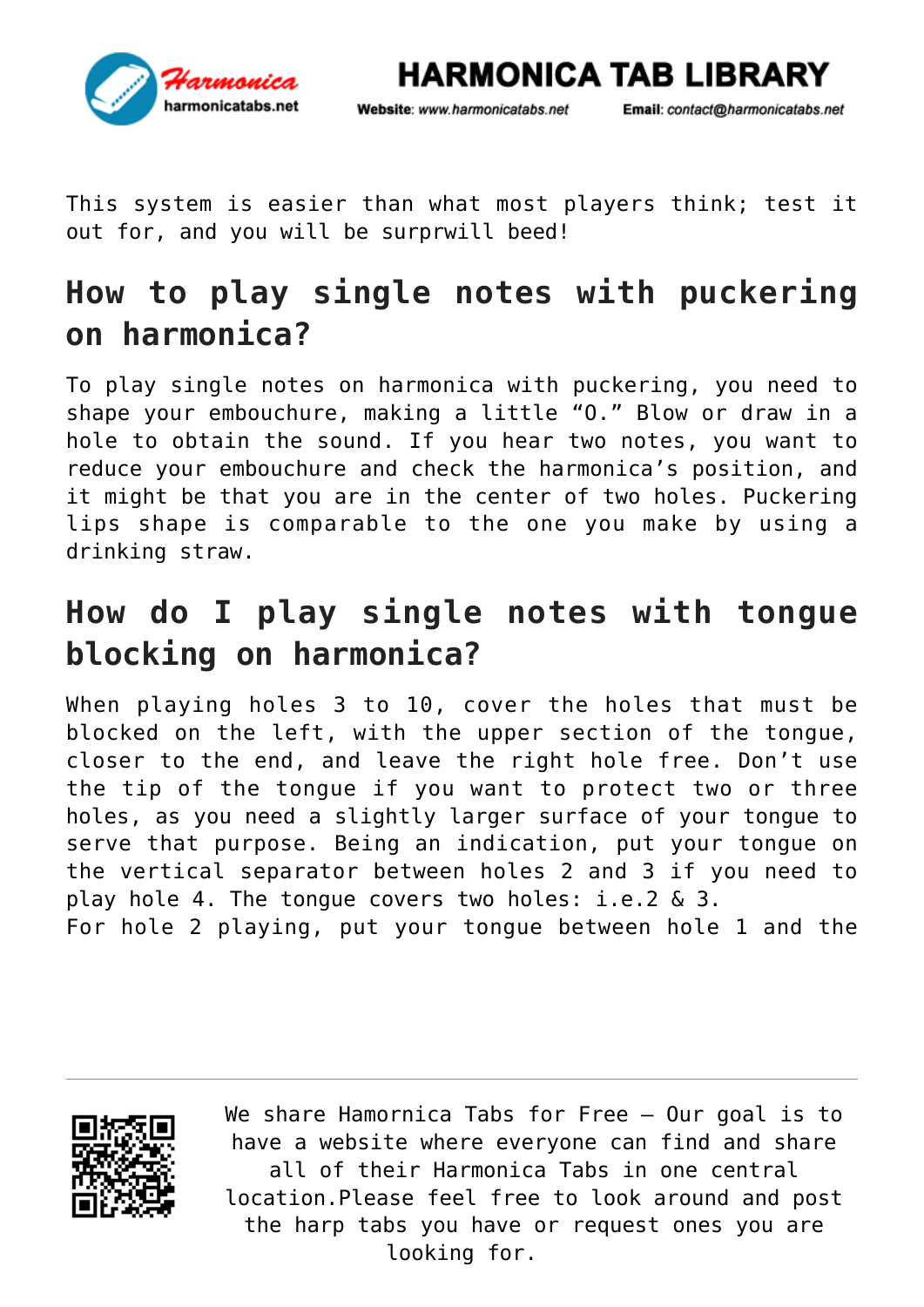

Email: contact@harmonicatabs.net

**HARMONICA TAB LIBRARY** 

left border of the instrument. For hole 1 actively playing, you should learn to switch your tongue to the right and cover holes 1 and 2 with its left side.

## **How to play single notes with U blocking on harmonica?**

U blocking is another technique used by some harmonica players. To use this method, you should be able to curl your tongue to possess its sides facing up. Essentially you will play like with the puckering technique, but with the added centering of your air via your tongue. Sounds very complicated? It is; most people can't even curl their tongue.

## **How to play split notes on harmonica?**

You can play split notes on harmonica if you use the tongue blocking technique. The most common type of split notes may be the octave. To perform the hole 1 and 4 octaves (C octave on ha C harmonica), close holes 2 and 3 with the tongue. You can play many octaves on a diatonic harmonica, and they're a good way to obtain a full sound which has low and high frequencies.

## **What chords can I play on harmonica?**

The most common chords you can play on a standard harmonica will be the first-degree chord and the fifth-level chord. On a

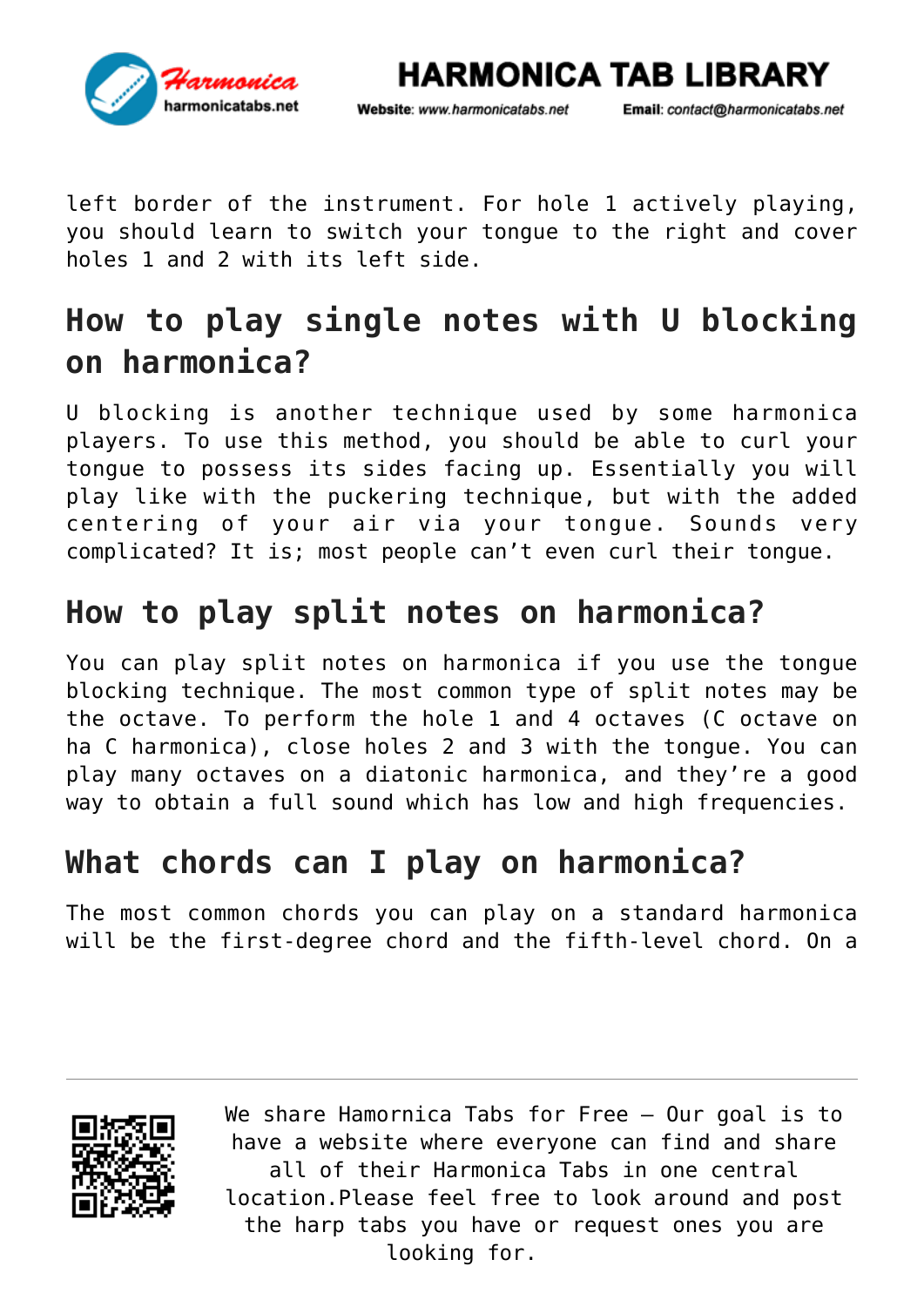

Email: contact@harmonicatabs.net

**HARMONICA TAB LIBRARY** 

C harmonica, the C major chord and the G main chord.

## **What is an overblow on harmonica?**

An overblow on harmuponica is a note obtained with very advanced technique that most of the time requires to create the harmonica. Reed gap adjustment and embossing are a few of the modifications that help to obtain the overblow. Overblows allows you to play chromatically and have more notes on the instrument; for instance, on a C harmonica, on hole 1, you may get a D sharp, as well as on hole 4. On hole 5, with the overblow, you can perform an F razor-sharp, whereas, on hole 6, you will discover a B flat. The B smooth on hole 6 is essential for playing the second position blues scale on the higher section of the harmonica. With overblows, it is possible to play far better jazz music because it makes large usage of chromatics.

#### **What octaves can I play on harmonica?**

On a standard harmonica, you can play many octaves if it is possible to tongue block. For example, on a C harmonica, blowing, you should have C, E, and G octaves overall instrument extension. Drawing notes enables you to play D, A, F, and B octaves.